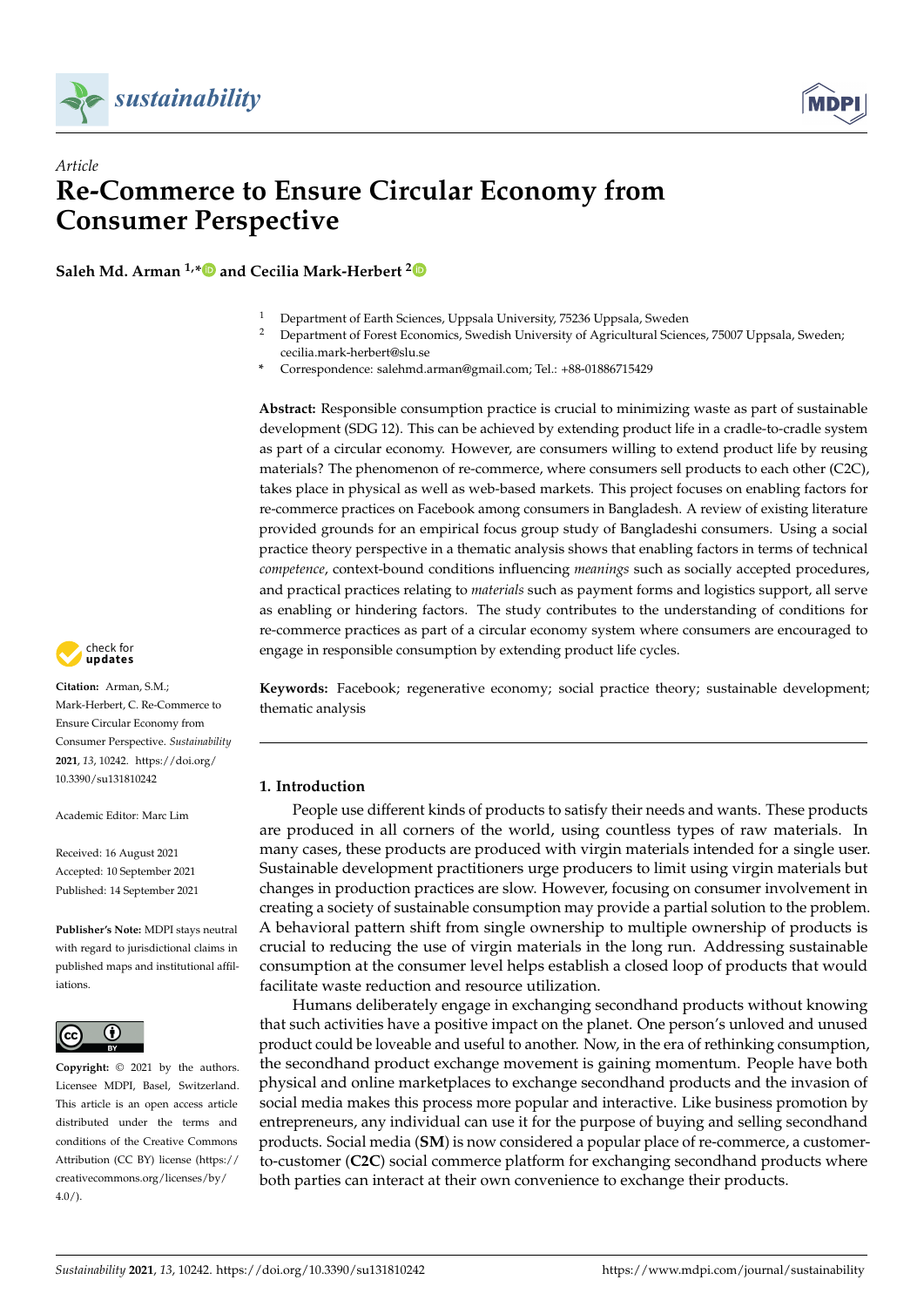People are using social media for secondhand product exchange (buying and selling, product swapping, donating, sharing, etc.) mainly on Facebook (Marketplace, Groups, and Pages). This exchange is called the reusing phase of circular economy at the consumer level in an alternative model of consumption [\[1\]](#page-14-0). According to the Ellen Macarthur Foundation, circular economy is founded on the principles of designing out waste and pollution, keeping products and materials in use, and regenerating natural resources [\[2\]](#page-14-1). Circular economy (**CE**), or the 3R principle—Reduce, Reuse, and Recycle [\[3\]](#page-14-2)—offers a circular perspective. It embraces a cradle-to-cradle view [\[4,](#page-14-3)[5\]](#page-14-4) and many scholars believe that reusing is better than recycling because it extends product life, reduces waste, slows down production processes, reduces the carbon footprint associated with reproduction, and enhances the product utility [\[6\]](#page-14-5).

Sustainable development is enhanced by well-developed use of SM as an enabling technology that supports the reuse of resources. Efficient usage of social media as an enabling technology in reusing resources is the key to ensuring the circularity of materials, which could reduce all sorts of negative externalities due to producing virgin materials and enhancing a better, greener, and circular economy.

Social media lets individual users share their digital content on different social media platforms with the principles of use of advertising in social media, attitudes about and exposure to advertising, targeting, user generated content (**UGC**) in advertising, electronic word of mouth in advertising, consumer-generated advertising, and further advertising effects [\[7\]](#page-14-6). Research on social media's role in consumer behavior is considered crucial in order to ensure sustainable development [\[8\]](#page-14-7) and a significant market development trend [\[9\]](#page-14-8). End-consumer involvement in engaging in reusing activities of circular economy is called "re-commerce," coined by George F. Coloncy in his interview in *The New York Times* (2005). It means exchanging pre-owned goods [\[10\]](#page-14-9). In other words, it can be said that re-commerce is a kind of customer-to-customer (C2C) commerce process where secondhand items are traded by people that are not for the purpose of business. Effective end-consumer involvement assures the proper circular activity of customers, and the environmental concern of customers is the key to making the product offers green.

Social media plays a significant role in developing the green consciousness of customers [\[11\]](#page-14-10). The concept of re-commerce and Facebook's role in this concept is still questioned and scrutinized. Research in this area would be beneficial to pave the way to ensure a better circular society around the world by ensuring a sophisticated, sustainable, and interactive C2C business.

This research contributes to the understanding of a selected model [\[12\]](#page-14-11) of re-commerce as a part of circular economy. The study considers Facebook because people frequently utilize Facebook for their re-commerce activities [\[7\]](#page-14-6). The aim of this research project is to explain how social media can contribute to re-commerce practice in Bangladesh as part of assuring the circular economy philosophy. The research conducted a thematic analysis of interviews conducted as focus groups and developed a model of how re-commerce practice can be influenced by Facebook as part of a circular economy.

The research questions of particular interest for this study are:

**RQ 1:** How are users engaging in re-commerce using Facebook? **RQ 2:** How are re-commerce processes part of circular economy?

### **2. Materials and Methods**

This study had a qualitative research design due to the needs for flexibility [\[13\]](#page-14-12). The research design was motivated by the nature of the empirical research project and the use of practice theory to explain the behavior of social media users in re-commerce activities [\[14](#page-14-13)[,15\]](#page-14-14). The approach was further motivated by ambitions to develop a theoretical understanding [\[16\]](#page-14-15) of social media in re-commerce towards circular economy. According to Trochim [\[16\]](#page-14-15), social media is a social phenomenon, and each user of social media is a unit of observation. In this project, the users of Facebook were seen as the unit of analysis to determine the re-commerce behavior influenced by social media in achieving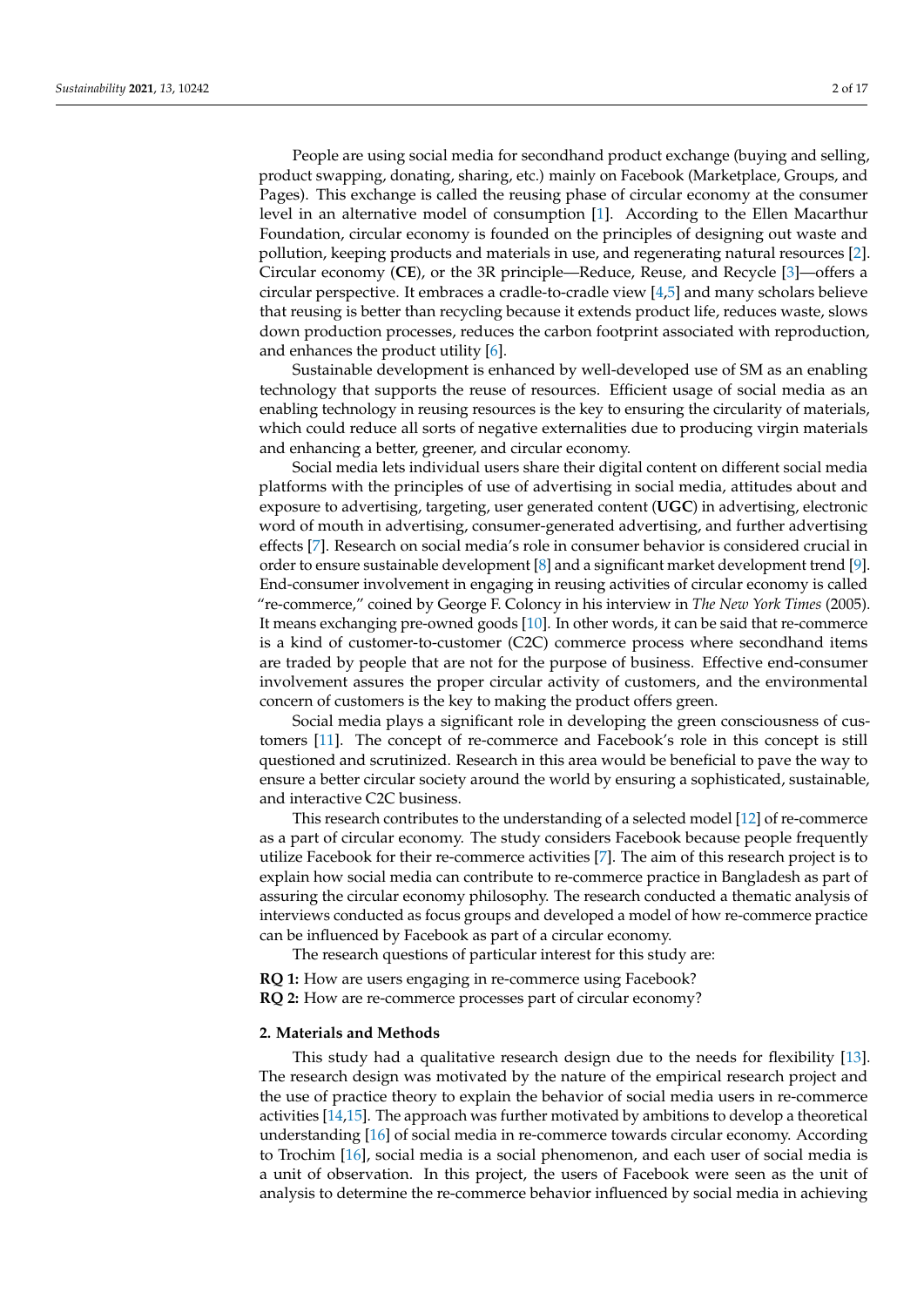circular economy. The study consisted of two parts: a literature review and an empirical study based on consumer interviews. The literature review served as an orienteering in the empirical field, to provide context. It also met the needs of identifying alternative theoretical perspectives. Theories covering classical business-to-consumer (B2C) and business-to-business (B2B) are well developed and understood, but consumer-to-consumer (C2C) theory is less developed.

# *2.1. Literature Review*

The study conducted a literature review collecting and synthesizing previous research to identify and critically appraise relevant business research in the field of social media, circular economy, and reusing in the circular economy to develop a research theory [\[17](#page-14-16)[,18\]](#page-14-17). According to Cobo et al. [\[19\]](#page-14-18), scholars of different fields of study use literature reviews to uncover emerging trends in article and journal performance, collaboration patterns, and research constituents, and to explore the intellectual structure of a specific domain in the extant literature.

### *2.2. Interviews*

The empirical study followed a naturalistic observation method [\[20\]](#page-14-19) in seeing user behavior in dealing with secondhand items and their problems by observing different re-commerce places on Facebook (Marketplace, Groups, and Pages) located in Bangladesh. Four focus group interviews were conducted, consisting of six to seven persons with experience [\[21\]](#page-14-20) using Facebook for re-commerce, and wiliness to share their views about factors influencing their re-commerce behavior on Facebook.

These four focus groups consisted of 26 persons who conducted both the buying and selling of products at least five times. Most of them had exchanging experience in more than one product category and we requested them to take any product. We considered a focus group member limit of six to seven, so we also expressed a heartfelt request to a couple of respondents to take a particular product category in order to fill up the focus group team. For the sake of the interview, we requested them to take either a "buyer" or a "seller" role based on their own preference. After choosing their role, a total of 17 participants took the "buyer" role and nine participants took the "seller" role.

Based on the positive responses from our target population to be part of the focus groups, we formed four focus groups based on the categories of products that are given below (Table [1\)](#page-2-0).

| FG              | <b>Product Category</b> | <b>Contents of</b><br><b>Product Category</b>                                         | No. | Member<br>Codes                                                                                        | <b>Buyer</b><br>Role                                                                  | Seller<br>Role |
|-----------------|-------------------------|---------------------------------------------------------------------------------------|-----|--------------------------------------------------------------------------------------------------------|---------------------------------------------------------------------------------------|----------------|
| FG <sub>1</sub> | Electronics (E)         | Electronic items,<br>e.g., cellphone,<br>television etc.                              | 6   | E1, E2, E3,<br>E4, E5, E6.                                                                             | E2, E3,<br>E4, E6                                                                     | E1, E5         |
| FG <sub>2</sub> | Furniture (F)           | Chair, table, bed<br>etc.                                                             | 6   | F <sub>1</sub> , F <sub>2</sub> , F <sub>3</sub> ,<br>F <sub>4</sub> , F <sub>5</sub> , F <sub>6</sub> | F <sub>1</sub> , F <sub>3</sub> ,<br>F <sub>4</sub> , F <sub>5</sub> , F <sub>6</sub> | F <sub>2</sub> |
| FG 3            | Jewelry (J)             | Ethnic jewelry<br>items of<br>Bangladesh, e.g.,<br>bangles, earring,<br>pendant, etc. | 7   | J1, J2, J3, J4,<br><b>15, 16, 17</b>                                                                   | J1, J3, J5,<br>T <sub>6</sub>                                                         | J2, J4, J7     |
| FG 4            | Women's attire (W)      | Ethnic dress, e.g.,<br>salwar kameez<br>and saree, and<br>Western outfits.            | 7   | W1, W2,<br>W3, W4,<br>W5, W6,<br>W7                                                                    | W <sub>2</sub> , W <sub>3</sub> ,<br>W4, W6,                                          | W1, W,<br>W7   |
|                 | $n =$                   |                                                                                       | 26  |                                                                                                        | 17                                                                                    | 9              |

<span id="page-2-0"></span>**Table 1.** Focus groups (FG), product category focus, number of participants in each FG, and role.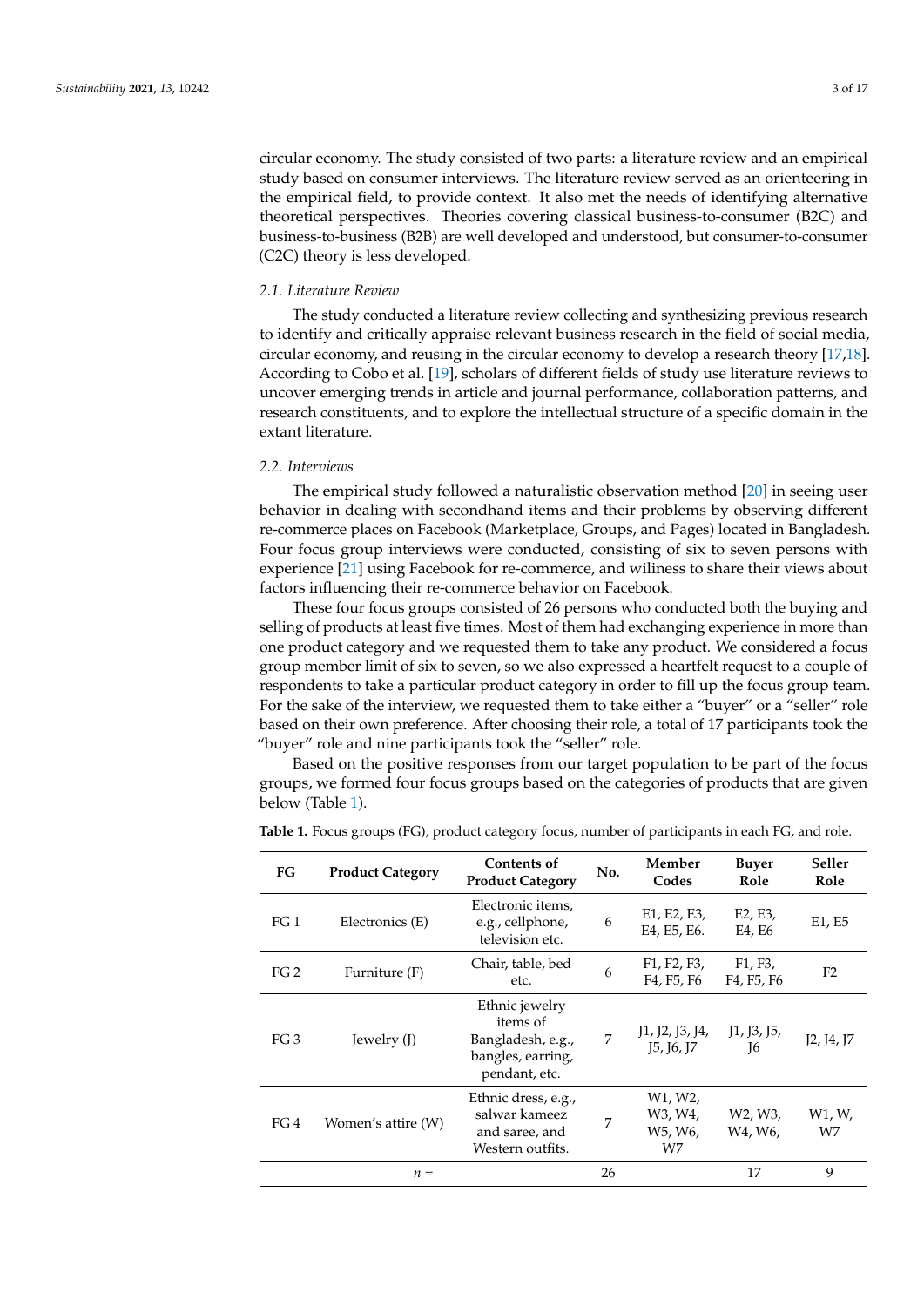All interviewees in the four focus groups were Bangladeshi and lived in Bangladesh. While participating, they used both Bangla and English in discussion and their full responses was recorded in English in Microsoft Word files. Those Word files were used in further analysis.

We conducted focus group interviews online through Zoom. The duration of each focus group interview lasted nearly two hours. The responses recorded in the Word file were used in NVIVO 12 to carry out thematic analysis of the re-commerce behavior. According to Braun and Clarke [\[22\]](#page-14-21), thematic analysis is a popular method of analyzing qualitative data and we followed the recommendations for a theoretical thematic analysis to assess the re-commerce behavior on Facebook from a social practice theory perspective (with inspiration from Hess et al. [\[23\]](#page-14-22).

A thematic analysis was used, following Braun and Clarke (2006) [\[22\]](#page-14-21), with procedures in six interconnected phases. Phase 1 was data familiarization, which is the interpretative qualitative methodology [\[24\]](#page-14-23), and is recognized as an interpretative act, wherein the research question and literature are analyzed, producing a scholarly report of the analysis. Using thematic analysis, this data familiarization provides spoken sounds on paper [\[25\]](#page-14-24). According to Braun and Clarke [\[22\]](#page-14-21) (p. 88), the time spent in transcription is very productive, as it informs the early stages of analysis, and the researchers develop a far more thorough understanding of their data through having transcribed it. Re-commerce, circular economy, and Facebook are integral concepts in the authors' research work, and these concepts were connected to the respondents' (*n* = 26) responses in our four focus groups. While conducting the interviews, we transcribed their verbal responses in Microsoft Word documents. We used a separate Word document for each respondent. As we did not collect their personal information to ensure anonymity, we provided unique codes to all of the respondents. For example, a member of Focus Group 1—Electronics, was identified as E1. Their responses were well connected with the key concepts, and it was important to understand the connectedness of these concepts throughout the respondents' talks. Phase 2 was generating codes from the focus group interview texts [\[22\]](#page-14-21) (p. 88). In the primary stage, we generated 80 codes from the texts by NVIVO 12. After that, some codes were merged into one and finally, we considered 18 codes to carry out our thematic analysis (see Table 2 in the Results section). Phase 3 involved searching for themes, phase 4 involved reviewing themes, and phase 5 involved naming themes by considering three blocks of social practice theory (SPT), i.e., meanings, materials, and competences [\[26\]](#page-14-25). The last phase was the discussion of the thematic analysis in light of SPT.

# **3. Literature Review—Circular Economy, Social Media, and Re-Commerce**

Circular economy and social media reflect growing research areas. These fields are multidisciplinary in nature, i.e., these fields are gaining attention from scholars of different epistemological backgrounds (e.g., computer science, earth and planetary sciences, business and economics, and so on), which is reflected in the Scopus database. Research on recommerce, however, is scarce; our search showed only two papers (published in 2009 and 2016). On the Scopus database:

Total number of papers on circular economy up to 31 July 2021: 98221 Total number of papers on social media up to 31 July 2021: 10259 Total number of papers on re-commerce up to 31 July 2021: 2.

All documents mentioned above were written in English and were in the final stage of publication. Based on the data derived from the Scopus database publications, we made the following bar chart, mentioned in Figure [1,](#page-4-0) showing the 5-year publication statistics on circular economy and social media.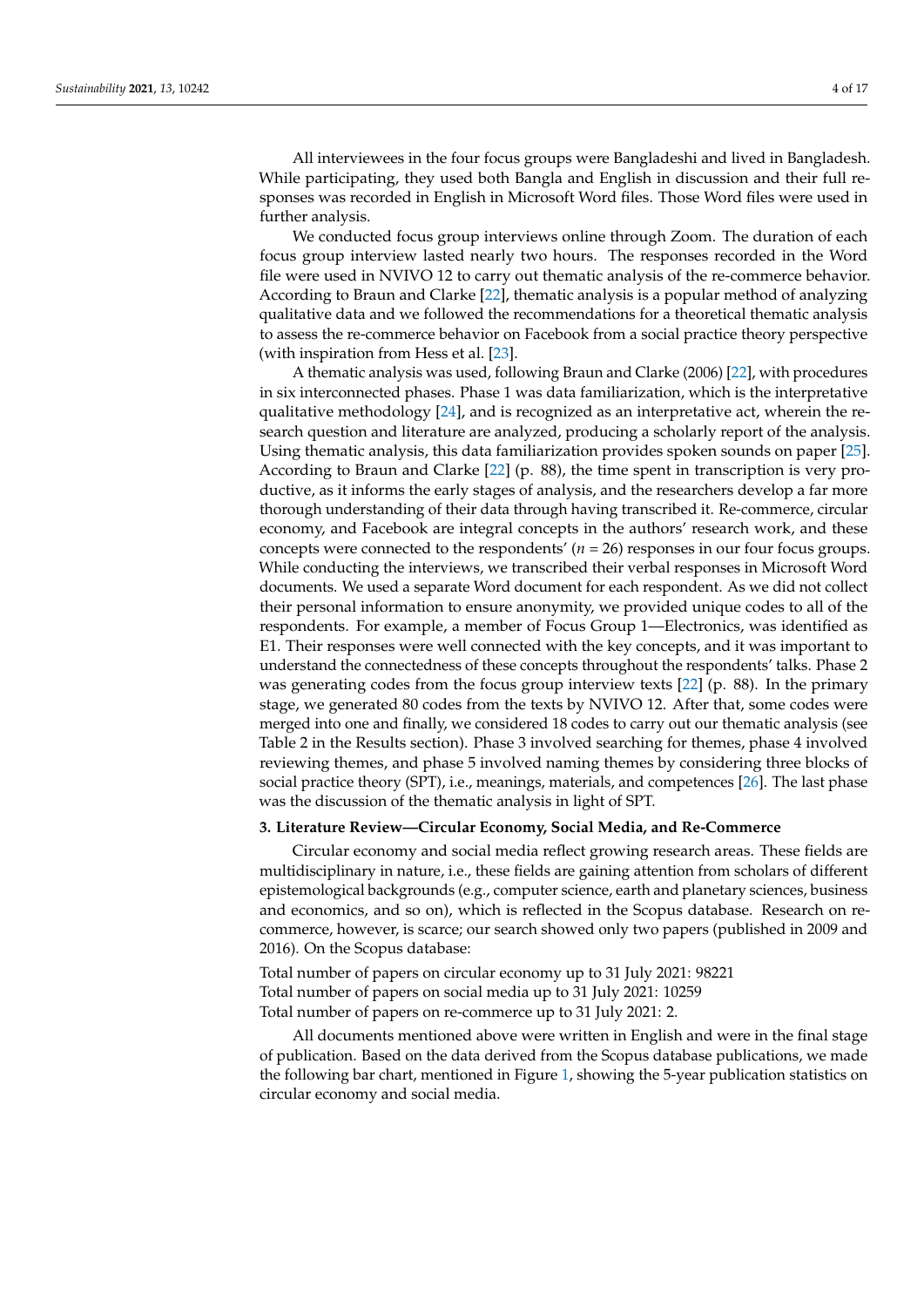<span id="page-4-0"></span>

**Figure 1.** Publications in Scopus on the topic of circular economy and social media (2017–2021). **Figure 1.** Publications in Scopus on the topic of circular economy and social media (2017–2021).

Although a popular concept in the different fields of study based on the Scopus tabase, circular economy (CE) has had enormous appeal for a long time due to its multi-database, circular economy (CE) has had enormous appeal for a long time due to its multidisciplinary nature. The origin of this concept is unknown; however, early practitioners disciplinary nature. The origin of this concept is unknown; however, early practitioners of different fields contributed in multifaceted ways that were found to be similar to the of different fields contributed in multifaceted ways that were found to be similar to the circular economy concept [27]. In order to define the concept of circular economy, we circular economy concept [\[27\]](#page-14-26). In order to define the concept of circular economy, we quoted the definition provided by Kirchherr et al. [3], who analyzed 114 definitions of quoted the definition provided by Kirchherr et al. [\[3\]](#page-14-2), who analyzed 114 definitions of circular economy. According to them, circular economy is a distinctive economic system circular economy. According to them, circular economy is a distinctive economic system that replaces the traditional "end-of-life" concept with extensive applications of reducing, that replaces the traditional "end-of-life" concept with extensive applications of reducing, alternatively reusing, recycling, and recovering materials in production/distribution and alternatively reusing, recycling, and recovering materials in production/distribution and consumption processes that were connoted "cradle-to-cradle" by Mcdonough and Braun-consumption processes that were connoted "cradle-to-cradle" by Mcdonough and Braun-gart [\[28\]](#page-14-27). They further stated that this economic system can successfully operate at different levels, like the micro level (products, companies, consumers), meso level (eco-industrial parks), and macro level (city, region, nation, and beyond) in order to accomplish sustainable development, thus simultaneously creating environmental quality, economic prosperity, and social equity to the benefit of current and future generations (ibid.). This economic system transforms the societal production–consumption systems that maximize the service produced from the linear nature–society–nature material and energy throughput flow and creates a win–win situation that emphasizes the positive impact on economic, environmen-tal, and social dimensions [\[1\]](#page-14-0) (p. 38). CE is considered a dual-loop regenerative system  $\mathcal{L}$ that focuses on the effective and efficient utilization of resources in the system that are valuable to the optimization of environmental and economic performance [\[29\]](#page-14-28). Dual CE values of the optimization of environmental and economic performance [29]. Dual CE initiatives allow firms to increase resource eco-efficiency as well as resource effectiveness.<br>City and the late of the contract of the contract of the contract of the contract of the contract of the contract of the contra Circular economy is closely related to the following concepts: eco-efficiency [\[30\]](#page-14-29), eco inten-<br>City [31], els uses are desting [1.22], simular materials flame [32], as a section and pre-tage [30] restorative systems [\[2\]](#page-14-1), natural capitalism [\[34\]](#page-15-3), and net-zero emissions [\[35,](#page-15-4)[36\]](#page-15-5). sity [\[31\]](#page-15-0), cleaner production [\[1](#page-14-0)[,32\]](#page-15-1), circular materials flows [\[33\]](#page-15-2), regenerative systems [\[29\]](#page-14-28),

The concept of circular economy is well recognized in diverse disciplines that focus [35,36]. on waste minimization, life-cycle extension, and the reduction of materials used in the production process. According to Potting et al. [\[37\]](#page-15-6) (pp. 14–17), there are 10 Rs, which are production, processer recording to a bunity of an [07] (pp. 21.2.17), and the reduction of materials called circular economy strategies, that are vital for transitioning towards circular economy. meen correlating to entirely ethniquely than the contracted antisometring commute determine correlating.<br>The 10 Rs are as follows, in chronological order: R0: Refuse, R1: Rethink, R2: Reduce, called circular economy strategies, that are vital for the circular formulation of the circular circular economy strategies, that are vital for the circular economy of the circular economy of the circular economy of the ci R3: Reuse, R4: Repair, R5: Refurbish, R6: Remanufacture, R7: Repurpose, R8: Recycle,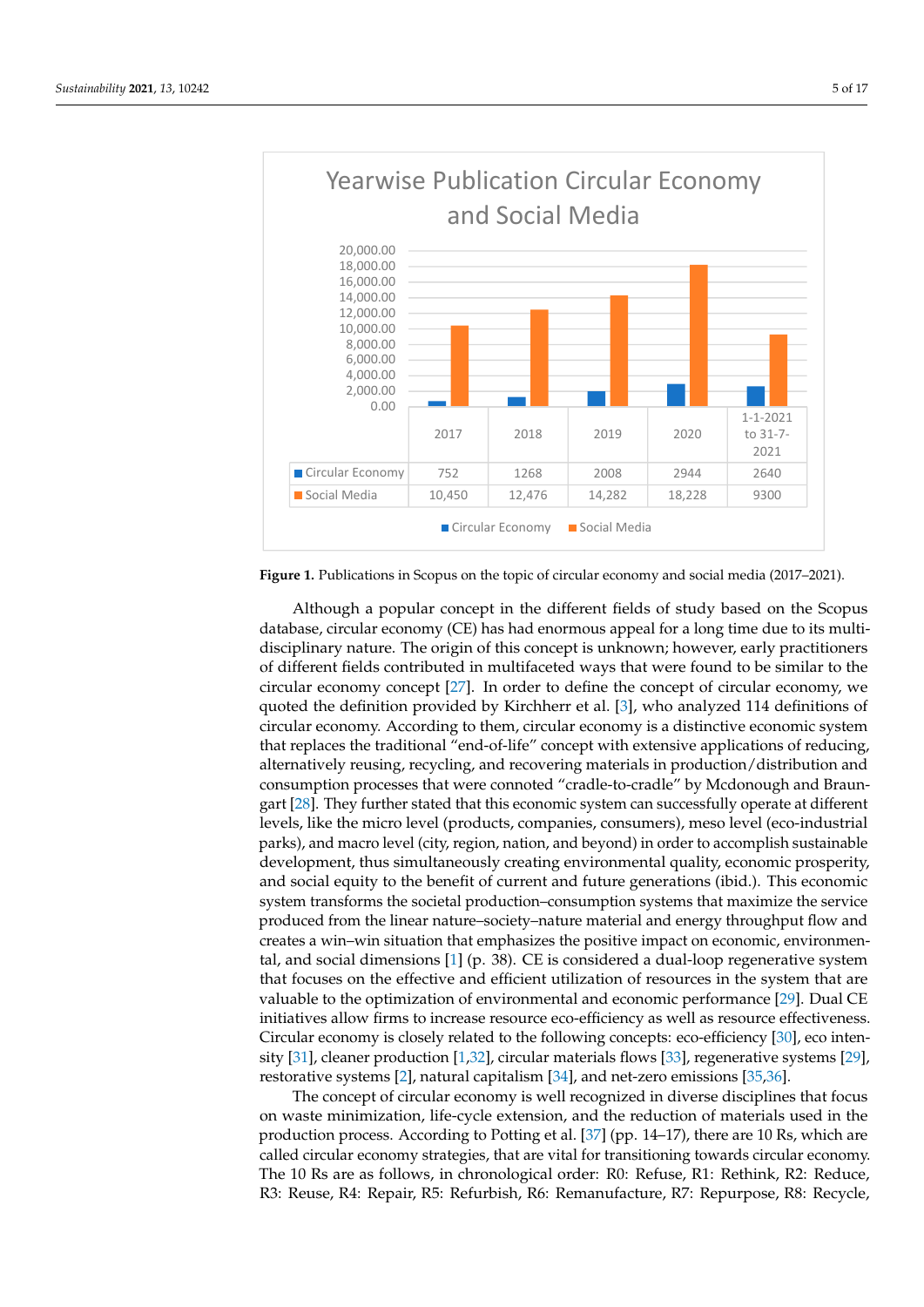and R9: Recover. According to them [\[37\]](#page-15-6) (p. 16), the reuse phase of circular economy in the production chain is used both in the consumer phase with the distribution chain of secondhand items and in the form of refill in the manufacturing process. We considered the reuse phase of circular economy in the consumer phase for our research purposes.

Social media is designed to facilitate engagement between individuals not limited to any geographical boundaries. In doing so, social media is the latest phenomenon of interaction among people through virtual connected networks called social networking sites [\[38](#page-15-7)[,39\]](#page-15-8). Social media is referred to as "computer-supported social networks" (CSSNs) [\[40\]](#page-15-9), online social networking services [\[41\]](#page-15-10), social networking sites (SNS) [\[42\]](#page-15-11), social websites [\[43\]](#page-15-12), social media platforms [\[44\]](#page-15-13), virtual communities [\[45\]](#page-15-14), and Web 2.0 [\[46\]](#page-15-15). Facebook is the most popular social media platform all over the world (except in restricted countries and territories) based on user statistics, and as of January 2021, the total number of users of Facebook was 2.740 billion, followed by YouTube (2.291 billion users) (Statistica, 2021) [\[47\]](#page-15-16). According to Maryam [\[48\]](#page-15-17), there were an estimated 3.78 billion social media users as of January 2021 and 91% of social media users avail of social media sites using mobile devices.

Re-commerce practices have been around for a long time in exchanging and reselling used products (e.g., electronic devices, clothes, furniture, books) in physical (e.g., in street markets or in a shopping mall) and virtual marketplaces (like Amazon or Olx). A complete definition of re-commerce was provided by George F. Colony (2005), who said that recommerce or reverse commerce is the selling of previously owned, new or used products, mainly electronic devices or media such as books, through physical or online distribution channels to buyers who repair, if necessary, then reuse, recycle, or resell them. Scholars termed re-commerce as reverse logistics [\[49,](#page-15-18)[50\]](#page-15-19), reverse commerce [\[51\]](#page-15-20), re-ecommerce [\[52\]](#page-15-21), customer-to-customer e-commerce [\[53\]](#page-15-22), and reverse marketplace [\[54\]](#page-15-23). This study focused on the practice of re-commerce on Facebook. It can be considered a typical form of customerto-customer e-commerce for using Facebook as a platform to facilitate and execute sales transactions [\[55\]](#page-15-24).

### **4. A Conceptual Framework**

A theoretical framework that offers a conceptual structure for consumer behavior, focusing on conditions for C2C re-commerce practices, was selected. The behavioral pattern of Facebook users towards exchanging secondhand products at the consumer level is considered crucial to ensuring the circular economy philosophy from the consumer end. To develop theories related to re-commerce on social media, the social practice theory (SPT), developed by Shove et al. [\[26\]](#page-14-25), proved useful (Figure [2\)](#page-5-0). The social practice theory (SPT) sees individuals as carriers of a practice, in this case re-commerce practice through Facebook.

<span id="page-5-0"></span>

Figure 2. Social practice theory offers three blocks, meanings, competences, and materials, to explain plain everyday human behavior. This theory was developed by Shove et al. (2012, p. 14). everyday human behavior. This theory was developed by Shove et al. (2012, p. 14).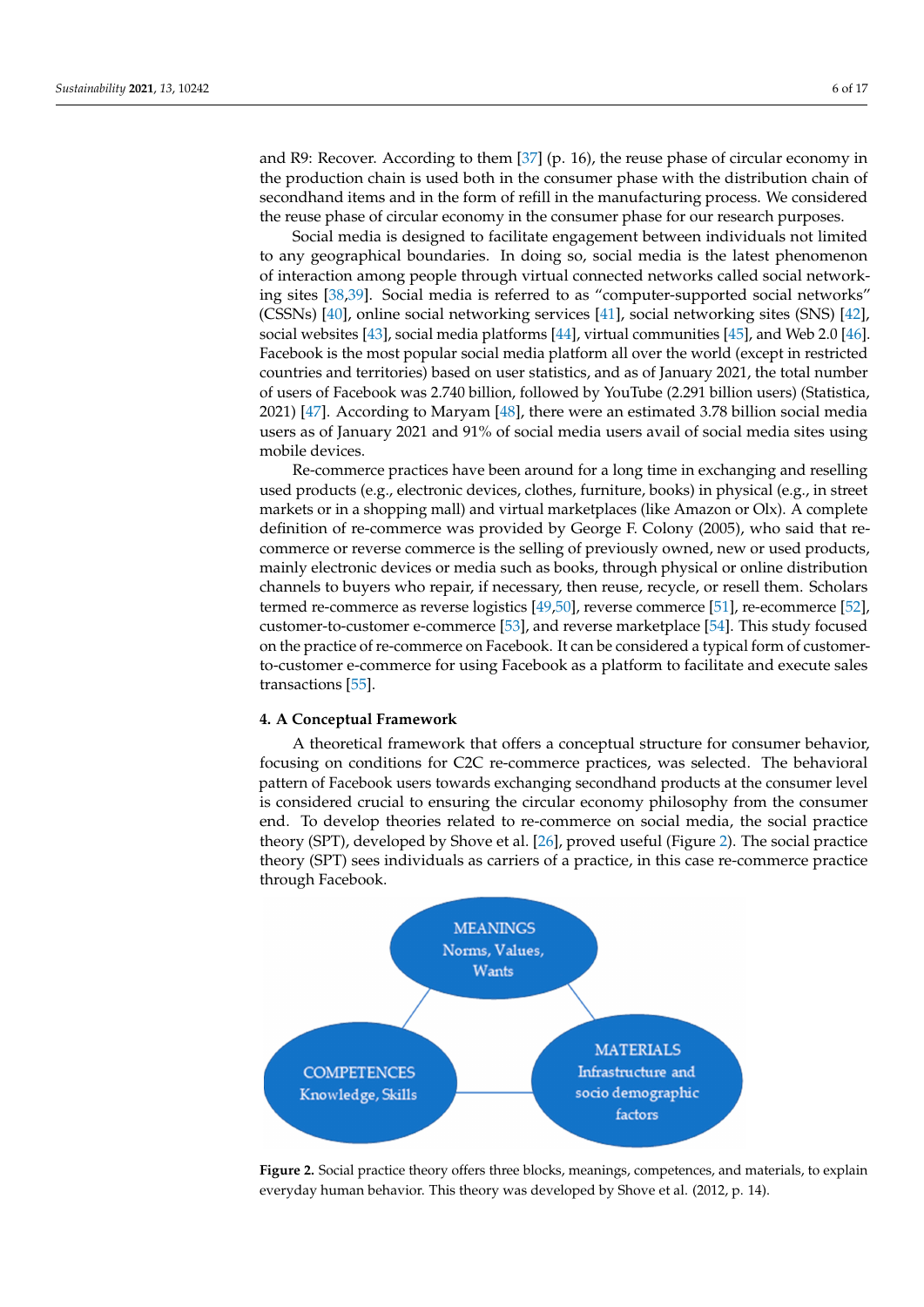Shove et al. [\[26\]](#page-14-25) suggested that various social practices are seen as part of "the routine accomplishment of what people take to be 'normal' ways of life." According to Dunlap [\[56\]](#page-15-25), social practice theory diverts attention away from moments of individual decision-making, focusing on the "doing" of various social practices and the inconspicuous consumption. This theory connotes that these engagements with practices lead individuals to understand the world around them and to develop a more or less coherent sense of self [\[57,](#page-15-26)[58\]](#page-15-27).

According to Warde [\[58\]](#page-15-27), the source of change behavior lies in the development of practices themselves. Writings from Warde [\[58\]](#page-15-27), Hargreaves [\[57\]](#page-15-26), and Shove et al. [\[26\]](#page-14-25) show that the sustainable consumption of fully-functioning secondhand products rather than the purchase of new products does not depend on educating people to make different decisions, but rather on transforming practices.

Previous literature on SPT show that historical narratives and technological developments [\[59\]](#page-15-28), social relations [\[60\]](#page-15-29), consumption behavior [\[23\]](#page-14-22), green practice [\[61\]](#page-16-0), and individual circumstances [\[62\]](#page-16-1) influence consumption patterns from the individual, community, and social perspective [\[63\]](#page-16-2). We adopted this theory to analyze the re-commerce practice of Facebook users in Bangladesh. A detailed discussion of SPT elements is provided below.

### *4.1. Meaning Block of SPT*

The first block in SPT is "meaning," which consists of norms, values, and wants [\[23\]](#page-14-22). According to Shove et al. [\[26,](#page-14-25)[58\]](#page-15-27), meaning represents the social and symbolic significance of participation at any one moment. Meaning refers to the concept of habitus, which considers that understanding of significance is shared amongst a group, and thus brings the group together. Meaning is specifically directed towards a behavior or thing [\[61\]](#page-16-0). As Shove et al. [\[26\]](#page-14-25) explained, "theories of practice emphasize tacit and unconscious forms of knowledge and experience through which shared ways of understanding and being in the world are established" [\[26\]](#page-14-25) (p. 12). This explanatory meaning takes the form of an in-built and unreflective sense of what behaviors are "right" or "fitting" for a particular social practice, i.e., re-commerce practice in Bangladesh [\[64\]](#page-16-3). A significantly strong concept related to this sense that a practice can be considered "right" is the significance of the number of practitioners routinely performing the practice. If people do not engage with a practice and do not see others engaging with it, they come to understand the world as a place where the practice does not "fit."

Social norms influence behaviors of users on social media [\[10](#page-14-9)[,65\]](#page-16-4). Users of Facebook engage in re-commerce activities in different Facebook groups and the admin panels of those groups set regulations on how to post a sales post. The social norms of Facebook recommerce groups relate to product name, product description, reasons for selling, picture of products, information about damage (if any), price, and mode of delivery (cash on delivery). Potential buyers get an idea about the product that a seller intends to sell in a group and approach it accordingly.

Values are guiding principles in a person's life and influence a range of beliefs, attitudes, and actions [\[66\]](#page-16-5). Based on the social norms discussed by Stella et al. [\[66\]](#page-16-5), users of Facebook believe the authenticity of posts. That means that members of a re-commerce group who give the information in accordance with the rules set by the admins generally gain positive beliefs from potential customers and they attract more customers than those who do not give the proper information in the sales post.

According to Hess et al. [\[23\]](#page-14-22), wants, desires, and intentions are practice specific, which denotes that the degree of certain materials, outcomes, and processes are important to a person, and thus can explain individual variations in the performance of practices.

### *4.2. Materials Block of SPT*

In social practice theory, "materials" are not just communicators of symbolic meaning [\[58\]](#page-15-27), status, or identity [\[67\]](#page-16-6), but are often "directly implicated in the conduct and reproduction of daily life" [\[67\]](#page-16-6) (p. 44). However, "products alone have no value. They do so only when integrated into practice and allied to requisite forms of competence and meaning" [\[67\]](#page-16-6) (p. 57). All three elements must exist for the performance of the practice.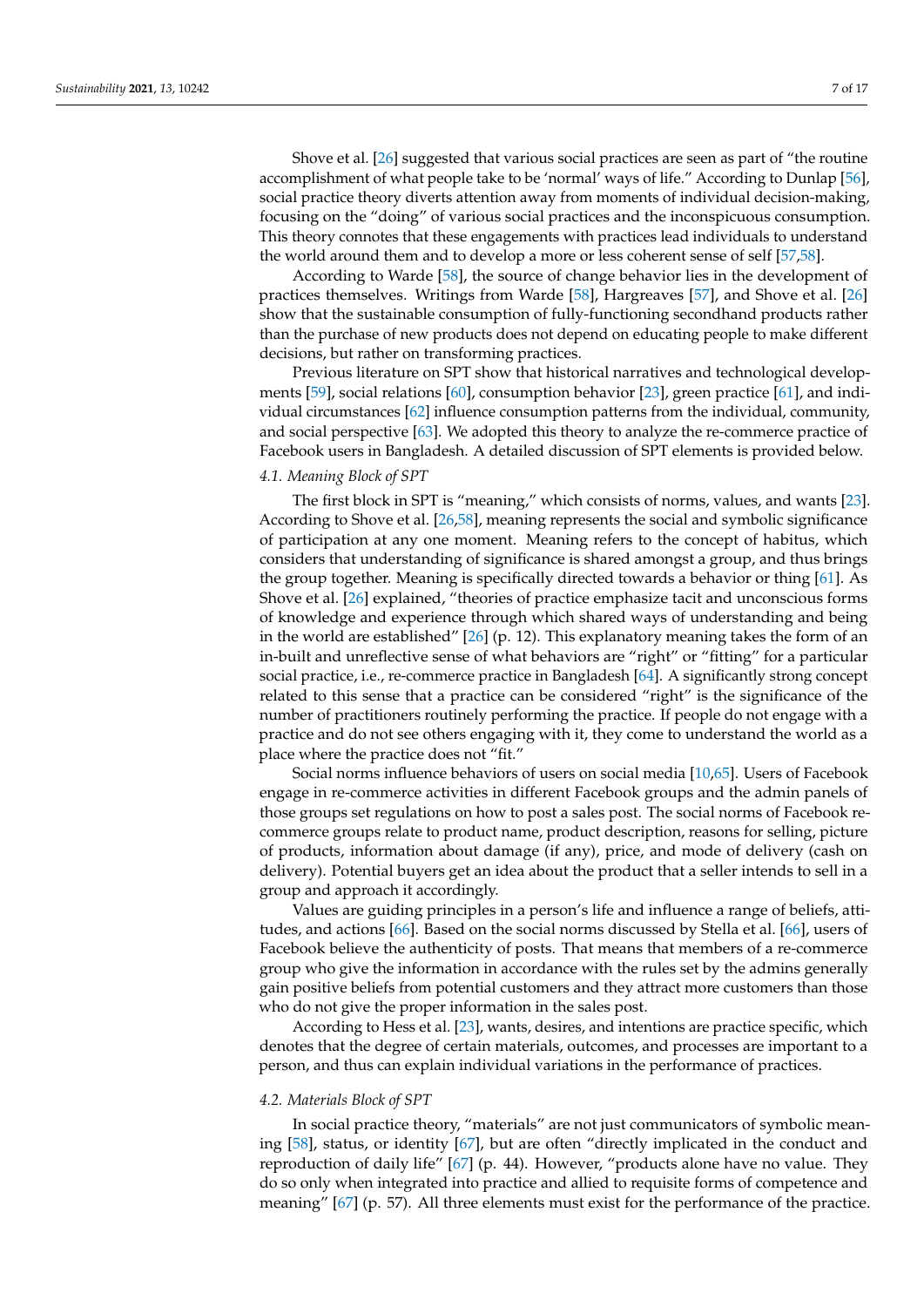Materials are objects, infrastructure, tools, hardware, and the body itself [\[23\]](#page-14-22). Social media devices (e.g., PC or mobile), Internet connection, availability of courier service, and convenient payment service are important materials for operating re-commerce activities. Socio-demographic factors also play a role in this aspect. For example, a particular buyer may want to purchase a secondhand product, motivated by financial constraint.

# *4.3. Views on Competence Blocks of SPT*

According to Shove [\[59\]](#page-15-28), competence means knowledge and skill of a particular issue. "Competences" refers to "embodied knowledge," like the concepts of re-commerce, circular economy, and Facebook. Shove et al. [\[26\]](#page-14-25) (p. 23) described competences as "multiple forms of understanding and knowledgeability" and used the shorthand of "skills" to denote that this type of knowledge is required for the carrier to "succeed" at the performance of the practice.

Hess et al. [\[25\]](#page-14-24) and Tobler et al. [\[68\]](#page-16-7) explained how knowledge about a particular issue, e.g., circular economy and how it contributes to the betterment of all living beings in the world, can influence users to engage more in conducting the behavior (that is, re-commerce). Correa [\[69\]](#page-16-8) elaborated on four types of skills required to operate more effectively on social media. The first one is operational skill, which denotes the ability to operate hardware and software; the second is information skill, which refers to the capacity to search, select, and process information on a computer; the third is strategic skill, which is the ability to use the computer and the Internet to attain particular goals; and the fourth is formal skills, which refers to the capacity to navigate in a hypermedia context, e.g., Facebook [\[69\]](#page-16-8) (p. 1097).

Hargreaves [\[57\]](#page-15-26) (p. 84) reported that social practice theory raises a series of radically new questions about how to create more sustainable patterns of consumption. In line with this statement, the focus is on how re-commerce practices form; on how recommerce is reproduced, maintained, stabilized, challenged and ultimately killed-off; on how re-commerce practices recruit practitioners to maintain and strengthen them through continued performance of ensuring circular economy; and on how Facebook plays a vital role in promoting more sustainable re-commerce practices (ibid.).

# **5. Results 5. Results**

The transcripts from the four focus groups were connected via many methods of re-commerce. Our respondents understood these concepts, as reflected in their responses. commerce. Our respondents understood these concepts, as reflected in their responses. The connection is important to find out the exact picture of re-commerce practice to ensure The connection is important to find out the exact picture of re-commerce practice to ensure circularity and how Facebook contributes in this aspect. NVIVO 12 facilitated such a circularity and how Facebook contributes in this aspect. NVIVO 12 facilitated such a conconnection map based on the scripts. The connectedness of the concept of re-commerce with the respondents' responses is illustrated in Figure [3.](#page-7-0)

<span id="page-7-0"></span>



Figure [3](#page-7-0) shows that the connectivity of re-commerce in various responses is derived Figure 3 shows that the connectivity of re-commerce in various responses is derived from many aspects, for example, connectivity between re-commerce and waste reduction. from many aspects, for example, connectivity between re-commerce and waste reduction.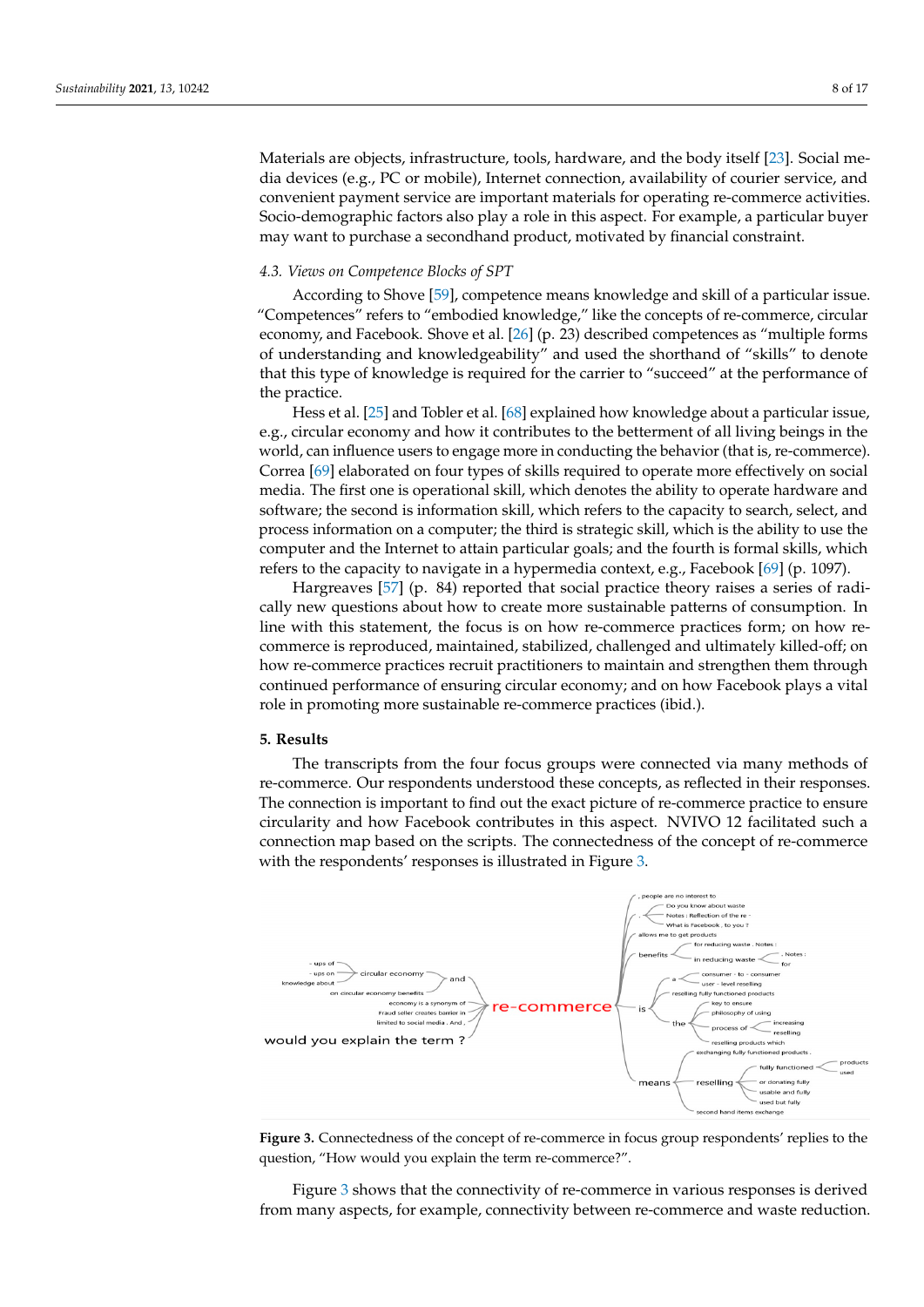Re-commerce was also mentioned by respondents considering the emphasis on reselling, which can be perceived by fully functioning products that are used but can satisfied the demand of the next user. Respondents said that re-commerce practice extends the product life in terms of being useful to other users after being considered "unused" to a user. From the transcripts, the following 18 codes were derived based on respondents' responses (Table [2\)](#page-8-0).

<span id="page-8-0"></span>**Table 2.** Codes in the thematic analysis.

| Availability at a cheaper rate |
|--------------------------------|
| Benevolent system              |
| Carrying support               |
| Cash on delivery               |
| Circular economy               |
| Commitment in exchanging       |
| Convenience                    |
| Cyber bullying                 |
| Decluttering unused items      |
| Detailed product information   |
| Device                         |
| Facebook                       |
| Fraud reduction                |
| Fully functioning products     |
| Mobile banking service         |
| Re-commerce                    |
| Social media promotion         |
| Social taboo minimization      |

We sorted the abovementioned codes (Table 2) under the three social practice theory We sorted the abovementioned codes (Tabl[e 2](#page-8-0)) under the three social practice theory themes [\[22,](#page-14-21)[26\]](#page-14-25), entitled "meanings," "materials," and "competences" (Figure 4). themes [22,26], entitled "meanings," "materials," and "competences" (Figur[e 4](#page-8-1)).

<span id="page-8-1"></span>

**Figure 4.** Incorporation of empirically based codes in the themes of social practice theory. Figure 4. Incorporation of empirically based codes in the themes of social practice theory.<br> **Figure 4.** Incorporation of empirically based codes in the themes of social practice theory.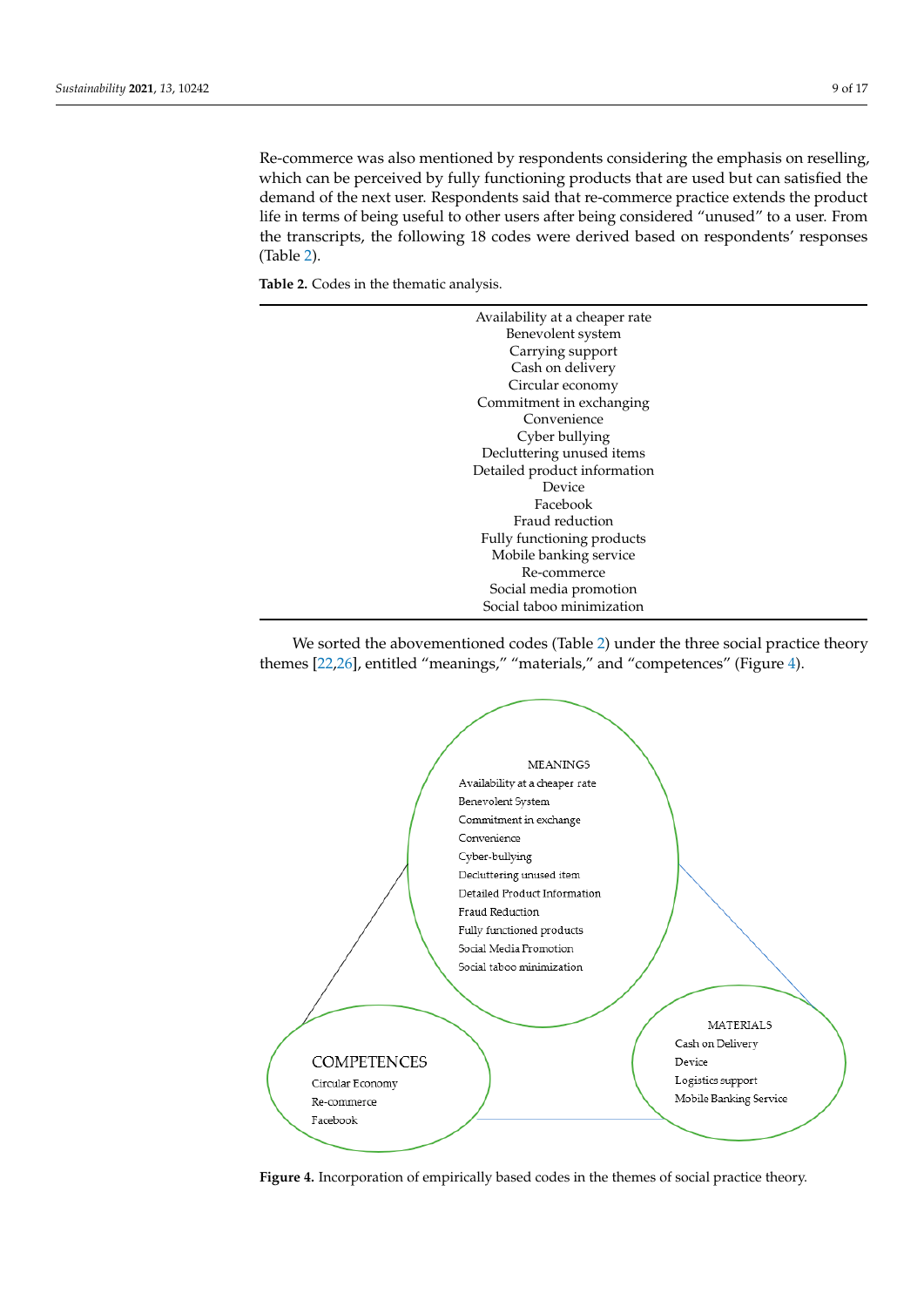From the thematic analysis, the report part considered a detailed explanation of each code under the three themes. In the "meaning" theme, respondents considered secondhand products for acquiring a particular product for comparatively cheaper than the market

price. Re-commerce is a benevolent system that helps people to satisfy demand at a lower price. Keeping a commitment to exchanging secondhand products from both the buyer and seller end is expected to keep the re-commerce process fruitful. All respondents mentioned in their interviews that they set some pre-determined commitment and expected their counterpart to keep that commitment. The commitment depends on branding in the case of electronics. Re-commerce activity on Facebook was perceived as convenient by the respondents because they considered it easy to use and easy to carry out the user interaction. It also allows for active interactions with both parties.

A couple of female respondents had suffered cyberbullying. Seller respondents complained that many buyers set illogical and impractical prices. This sort of deliberate misbehavior often arises from "social taboo," where many Facebook members criticize those who buy and sell secondhand products.

Decluttering unused but fully functioning items were reasons for selling, as mentioned by the sellers. Respondents also mentioned wanting to upgrade their products, so they often went to purchase a new one. Instead of letting it sit idle, they preferred to sell it. As it was still usable, it should be useful to other persons. Detailed product information is a required feature in re-commerce activity. Our nine respondents who took role of seller mentioned that while posting sales posts, they intended to provide a product description, information about any defect(s), the reason for selling the used item, raw picture(s) of the product, a video of the product, sale price, expected sale price, seller location, payment method, and mode of delivery. With those data, buyers make their buying decision. It also helps to prevent fraudulent activity. Re-commerce on Facebook implies that fully functioning products should be exchanged to ensure the circularity of the society, which respondents on both the buyer and seller side believed in. If the product works satisfactorily, buyers will be more motivated to purchase secondhand products in the future.

All respondents emphasized promoting social media in favor of re-commerce and circular economy. They considered it crucial to make those concepts more popular so that more people will come to exchange their fully functioning unused products. This would ensure not only the usability of unused products but also help to reduce waste and change negative mentalities, i.e., minimize the social taboo of Bangladeshi people towards secondhand item exchange. In addition, all respondents identified that social media (not limited to Facebook but also including LinkedIn, according to the respondents) helps to communicate the benefits of using secondhand items.

Under the "materials" theme, the first component of cash on delivery was the preferable option. The buyer receives the good from the courier service agent and pays them upon receiving the order. The courier service provider then sends the money to the seller's mobile banking account. In terms of using devices, all respondents used smartphones that support Facebook, mobile banking apps, and courier service apps, which are crucial in carrying out re-commerce activities. In addition, many of them used laptops and desktops. Logistics support considers the product delivery from the seller's location to the buyer's location. It can be either face-to-face product delivery at a predetermined place or through a courier service, which is the most popular system of product delivery all over the world, and the re-commerce process is no exception. Mobile banking services are availed of in the re-commerce process, where both sellers and buyers prefer product delivery through a courier service.

Each "competence" term, CE, re-commerce, and Facebook, was expressed and explained by the respondents in different synonymous terms to ensure the competences of the respondents towards those key concepts. CE considers the interrelated process of reducing, reusing, and recycling things. Some users said that it is the philosophy of reducing waste to zero to promote reusing products. CE was also termed by respondents as a cradleto-cradle system, nurturing regenerative philosophy, a waste-less economy, zero-waste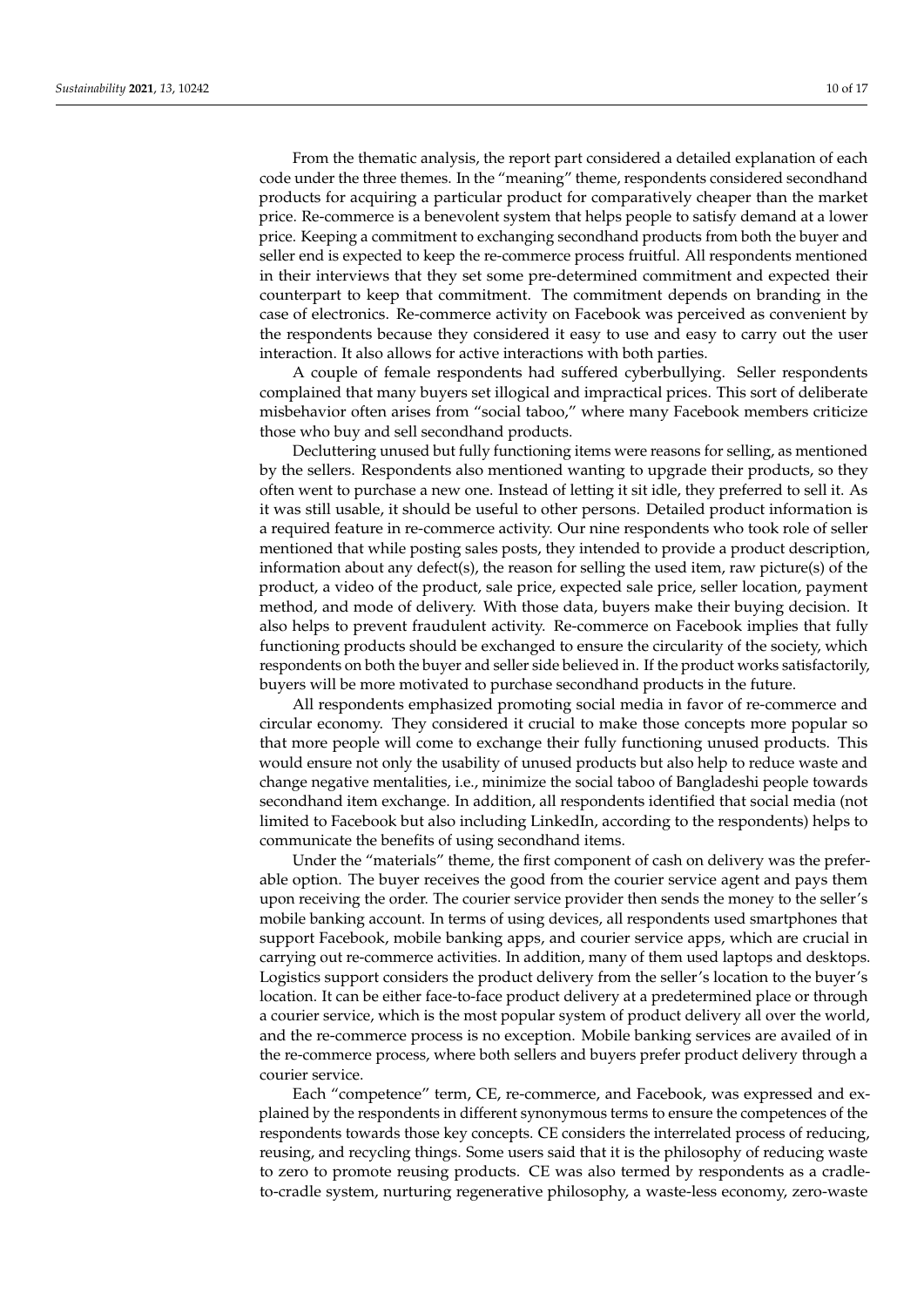philosophy, waste reduction, the extension of product life, promotion of upcycling, and an environmental protection system.

The considered conceptual knowledge of re-commerce was synonymous to the respondents with "reusing," "reselling," "consumer-level selling," "user-level selling," and "extending product usability." In re-commerce, the market price of secondhand products should be considerably lower than the purchase price. Re-commerce also ensures purchasing power for those who cannot afford new products. Many respondents considered re-commerce an integral part of circular economy and they discussed re-commerce and CE at the same time. Knowledge about CE and re-commerce motivates them to a great extent to engage in re-commerce activity.

Respondents defined Facebook in different synonymous terms, such as "social media," "social networking site," "social community site," "e-commerce tool," "social network community system," "technological community," "social networking site," and "virtual community." Facebook thus helps to create personal and professional community, which is important for disseminating the concepts of CE and re-commerce.

# **6. Discussion**

# *6.1. Re-Commerce Practice for Assuring Circularity*

The analysis, which pointed to different social practices by Bangladeshi Facebook users related to re-commerce behavior on Facebook in order to ensure circular economy in Bangladesh, was presented in terms of the three elements of social practice theory. This day-to-day behavior represents buying, using, and selling second-hand products. This behavioral practice is financially beneficial to many users. At the same time, unused and unloved products can get the opportunity to be used and appreciated once again.

Consumer involvement in the circular economy process is recognized in the choice to engage in re-commerce practices. According to Kirchherr et al. [\[3\]](#page-14-2), micro-level engagement, e.g., end consumers, is vital to ensure circularity. Secondhand product exchange practice at the consumer level is, thus, significant in this aspect. This re-commerce practice can lower the dependency on virgin materials, extending product life and reducing waste.

The three blocks of SPT are closely related in terms of assessing a particular practice [\[26\]](#page-14-25). Our model also represents the same. For example, the detailed product information shared by the seller of a particular product is important for a buyer to gain trust. This detailed product information enhances the commitment and reduces the chance of any fraudulent activities occurring. As a result, the buyer will not hesitate to pay the price by using a mobile banking service. This trust issue would enhance re-commerce practice in Bangladesh by engaging more people in exchanging used but fully functioning products. These interconnected positive vibes from all SPT blocks ensure sustainable re-commerce practice on Facebook towards circular economy.

Re-commerce practice is seen as an alternative buying and selling practice. According to Spotswood et al. [\[62\]](#page-16-1), an alternative offering to a particular social practice requires psychological understanding of intention and action, and their antecedent forces. Re-commerce practice helps users purchase fully functioning used products at a considerably lower price than the market price. This helps to satisfy demand through the benevolent system of re-commerce practice on the buyer end. At the same time, it helps to declutter unused items on the seller end that are fully functional and capable of meeting the demand of others. This cradle-to-cradle practice is desired to establish the philosophy of circular economy.

Apart from fraud, social taboo towards secondhand item usage and sale is considered a barrier to re-commerce activities achieving success. This behavior needs to be managed in order to achieve successful re-commerce practice. According to Shove and Pantzer [\[67\]](#page-16-6) and Spotswood et al. [\[62\]](#page-16-1), changing a practice requires breaking or challenging the existing links between its many interrelated elements. For this reason, social media promotion in favor of re-commerce practice is needed. From our analysis presented in the last chapter, social media promotion should cover the positive experience of using secondhand items, how re-commerce lowers the dependency of using virgin materials, how re-commerce reduces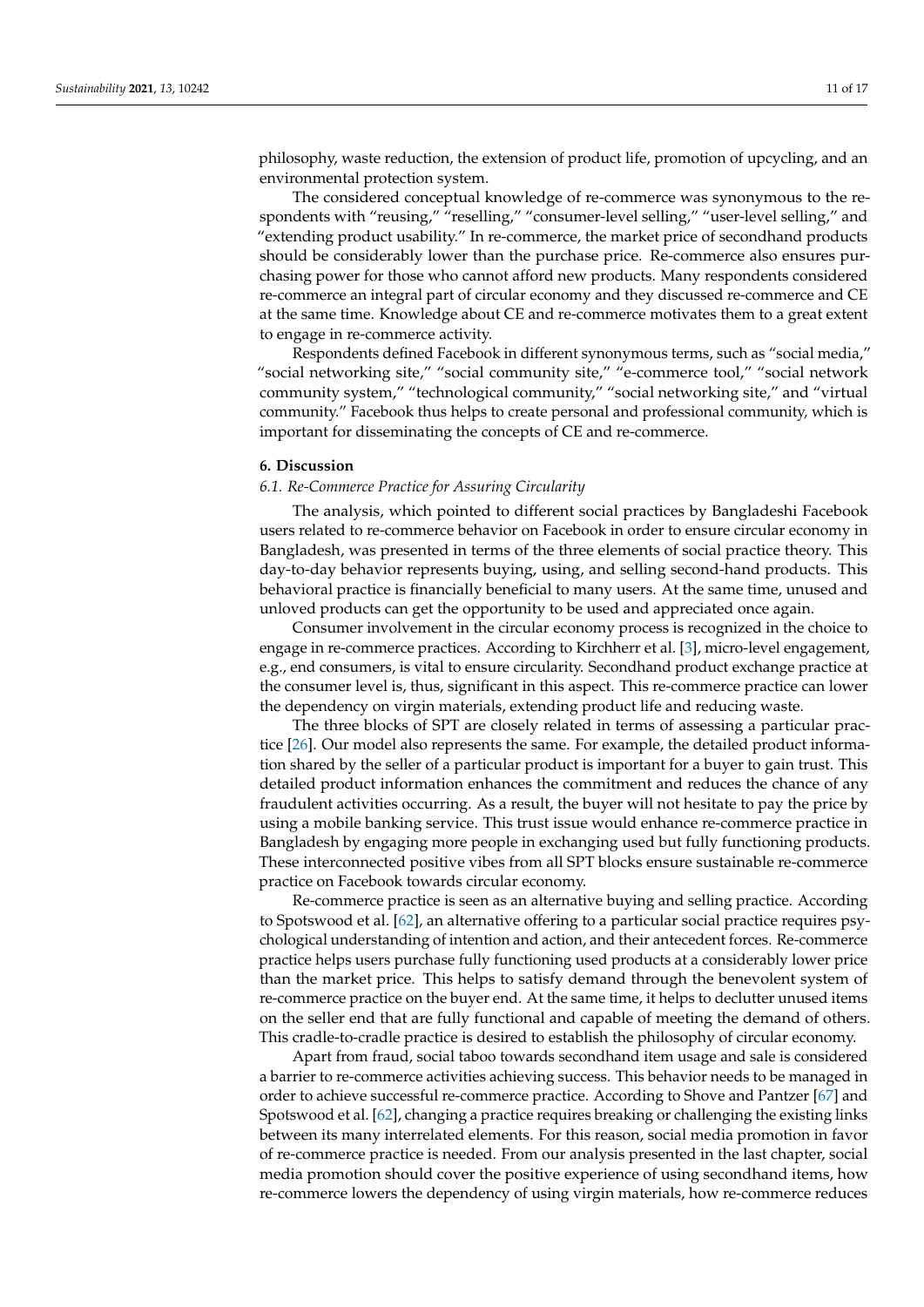waste by extending the product life, and so on. These practices would definitely change the negative mentality of people towards secondhand item exchange. This promotion of social media in changing the social taboo was labelled the "unfreezing" stage of the change process theory by Kurt Lewin in 1947 [\[70\]](#page-16-9), wherein a person's behavior can be urged to change from a negative mentality towards secondhand items.

Interdisciplinary aspects are vital in SPT to initiate and implement a change [\[62\]](#page-16-1). Competences in circular economy, Facebook, and re-commerce concepts influence the re-commerce practice framework. Each discipline has significant impact on the sustainable implementation of re-commerce practices. Knowledge of those disciplines motivates users to be more involved in the sustainable consumption of products through relying on sustainable re-commerce practices.

### *6.2. Re-Commerce Practice Model*

<span id="page-11-0"></span>From the thematic analysis, the study formed the following re-commerce model of expected sustainable behavior on Facebook. Figure 5 presents the model, including the study components under the meaning, material, and competence blocks of social practice theory.



Figure 5. Incorporating re-commerce practice to ensure circularity from a social practice theory perspective.

This study diagram was inspired by the work of Hess et al. [\[23\]](#page-14-22) (p. 186) about expected consumer behavior toward a consumption practice in a selected territory. The expectation pectation of sustainable re-commerce practice is entirely dependent on the interconnect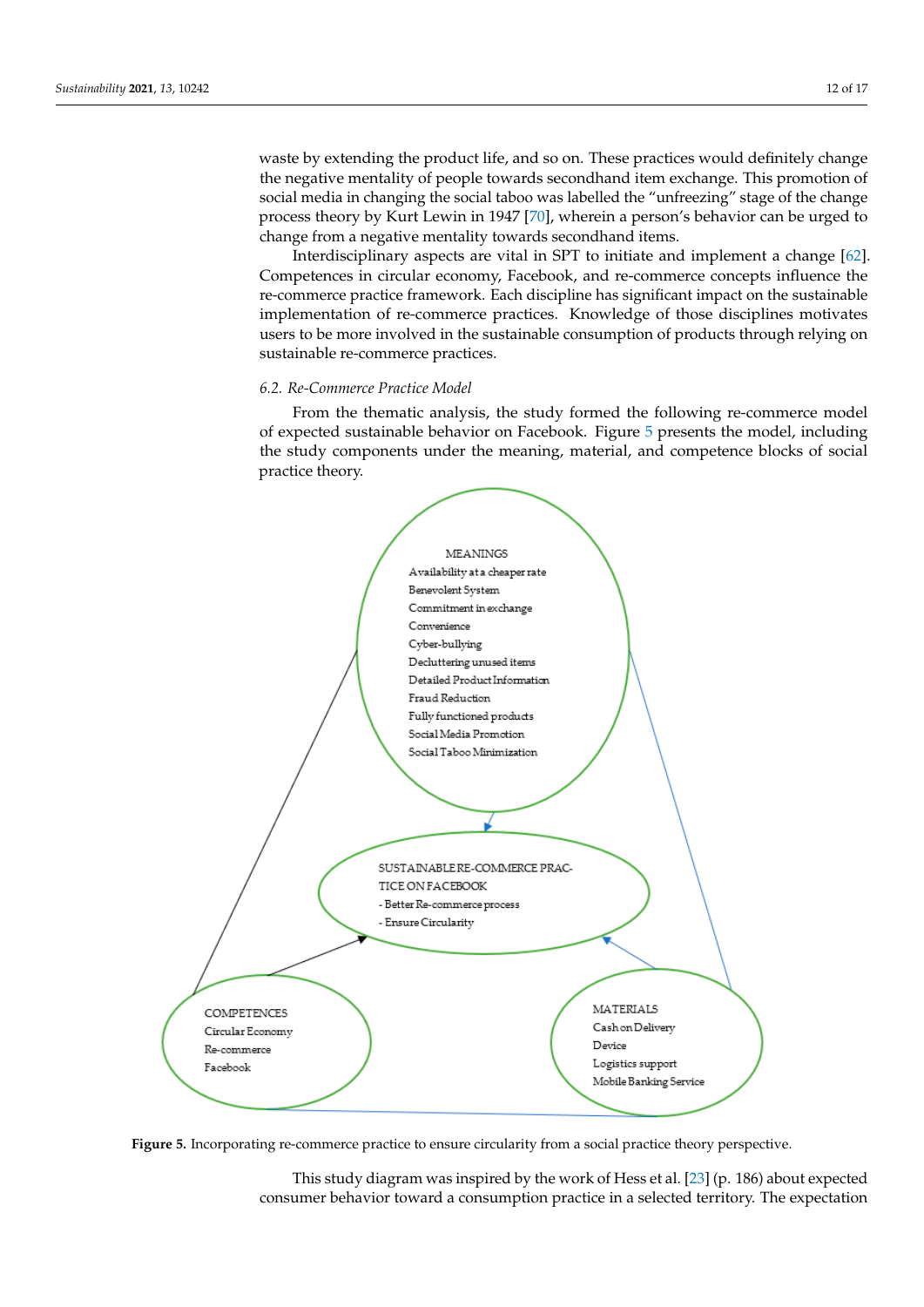of sustainable re-commerce practice is entirely dependent on the interconnectedness of meanings, materials, and competences. The positive practices of Facebook users are essential to ensuring better circularity in society.

### **7. Conclusions**

# *7.1. Limitations*

The study had a couple of limitations. Apart from Facebook, there are other social media platforms, e.g., Twitter and LinkedIn, that were not considered. The study considered only one theory, i.e., social practice theory. A combined theoretical approach would give a better picture. The study considered only four product categories, i.e., four focus groups in each category. In each category, a particular product dominated, e.g., cellphones dominated (four out of six) in the "electronics" category. All of our respondents were Bangladeshi and living in Bangladesh. We did not consider other cultural contexts in this project. Due to the ongoing COVID-19 pandemic, we had to conduct all interviews online. No personal interaction and no face-to-face dialogues were possible, as would have been desirable to establish the practicality of the practices. Finding a convenient time to meet via Zoom was challenging, which also made our interview process slower. As most of our respondents were female, family restrictions were made in terms of talking with males. While interviewing, we faced Internet connection disruptions, which often broke the spontaneous flow of the interview.

### *7.2. Contributions*

The contributions of the re-commerce study support what has been found in other empirical contexts in studies that used social practice theory. This study extrapolates the expected sustainable re-commerce behavior with the viewpoint of expected consumption behavior in a social practice framework, supported by the works by Hess et al. [\[23\]](#page-14-22). Recommerce practice is not an occasional practice, but rather day-to-day for users, which relates to the study of Warde [\[58\]](#page-15-27) regarding the everyday practice of a particular social behavior. Re-commerce practice is entirely an end-customer practice, which influences the overall circular economy practice and supports the research findings of Kirchherr et al. [\[3\]](#page-14-2). This study also reflects the interconnectedness of three blocks of SPTs presented by Shove et al. [\[26\]](#page-14-25). Re-commerce establishes itself as an alternative commercial system [\[62\]](#page-16-1) to the traditional profit-based buying and selling system. This system is not for profit and is a benevolent cradle-to-cradle system. This study also contributes to the understandings of the importance of social media promotion for changing negative behavior, i.e., social taboo towards re-commerce, by emphasizing behavioral change [\[25](#page-14-24)[,62](#page-16-1)[,70\]](#page-16-9). The study of re-commerce also contributes to the sharing economy philosophy by distributing the entire product or resource rights among multiple owners [\[71\]](#page-16-10) (p. 7). Re-commerce facilitates an interactive C2C network that is essential to establishing a sharing economy, as suggested by Lim [\[71\]](#page-16-10) (pp. 7–9). By considering circular economy, Facebook, and re-commerce philosophy under the same research umbrella, this study contributes to the understanding of the interdisciplinary nature of SPT theory.

### *7.3. Implications*

The implications of the study support the understanding that the future is circular [\[2\]](#page-14-1) and re-commerce practice is a torchbearer of this philosophy to ensure sustainable development. It assumes an appreciation for product life qualities commonly reflected in perceptions of a brand. Re-commerce practice depends on the meanings, materials, and competences that support re-commerce processes and circularity. The societal norms related to re-commerce are reflected in symbolic and cognitive structures that are intimately connected to a cultural context. Consumers have the power to change behavioral patterns. Using secondhand products in everyday life is desirable to satisfy sustainable consumption from individual life to societal life at large from a Bangladeshi perspective.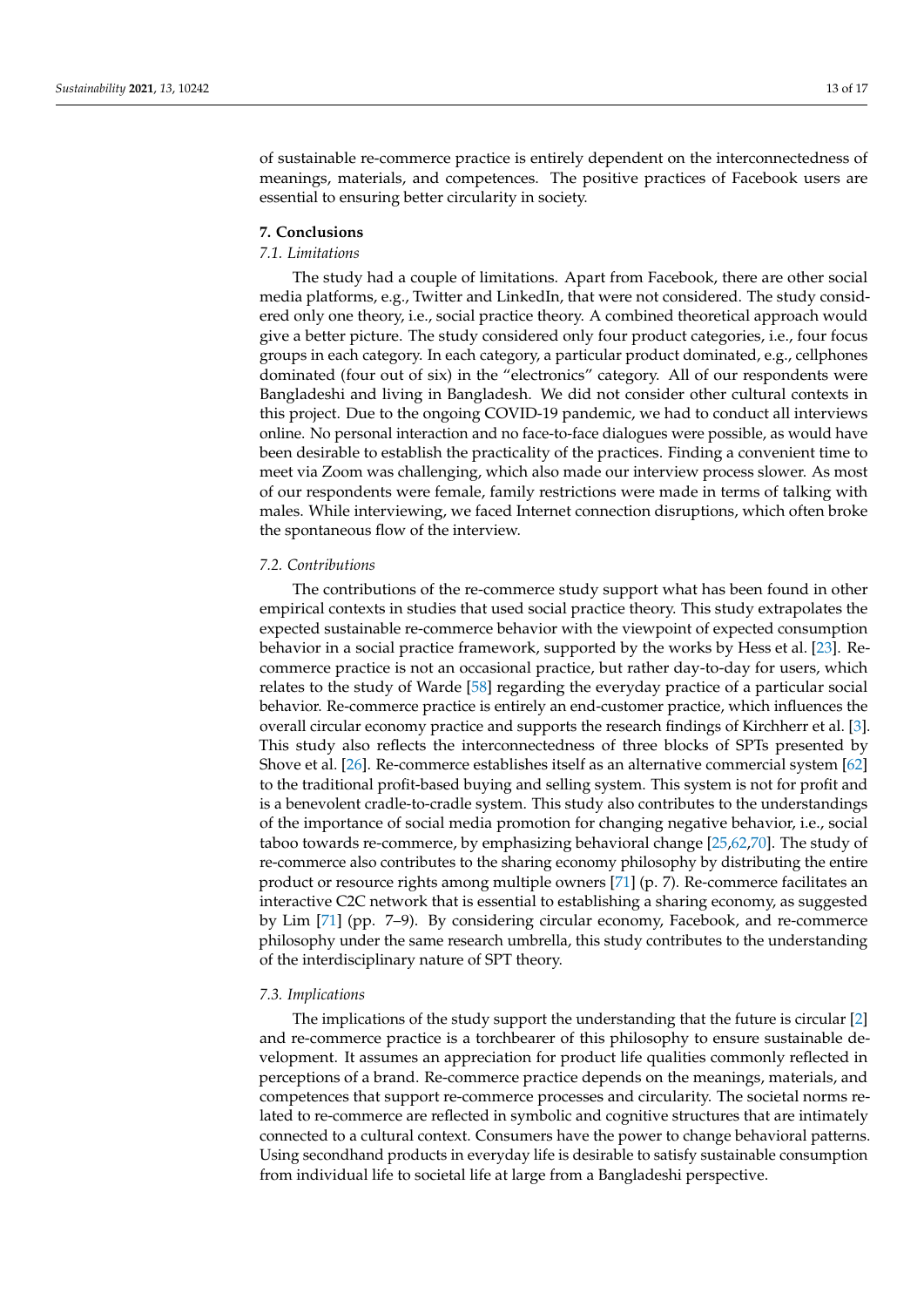Facebook, through its new-age technology-mediated marketplace, plays a vital technical enabling role, designing and changing this behavioral pattern by promoting the advantages of using secondhand products in light of circular economy and re-commerce [\[72\]](#page-16-11) (p. 245). This study has implications for different Sustainable Development Goals that can be envisioned through the lens of the study findings. Re-commerce practice accelerates the responsible consumption pattern of people (SDG 12) by raising awareness of using secondhand products and changing the social taboo toward the usage of secondhand products by actively promoting the positive contributions of re-commerce practice of circular economy philosophy on Facebook [\[73\]](#page-16-12) (pp. 71–72). The expected and desired effects seen in lowering the dependency on virgin materials and extending the product life would have a positive impact on reducing environmental degradation and would aid in the fight against climate change (SDG 13). Re-commerce practices may directly influence the circular economy in terms of expectations of quality in production as well as in terms of durability of product use, which reduces waste to a great extent. This waste reduction helps to protect the living beings on land (SDG 15) and living beings under water (SDG 14). These implications require research of a more interdisciplinary nature that considers multiple fields of study under the same research umbrella.

# *7.4. Suggestions for Future Research*

Conducting research on re-commerce behavior on Facebook to ensure circularity in society is a new field that this study addressed. Future research direction would focus on sentiment analysis on Facebook and other social media, like Twitter and LinkedIn. We would like to do a cross-country analysis of re-commerce behavior on contextual differences in using social media, which would ensure a better picture of how social media emphasizes the philosophy of circular economy in different countries and cultural contexts. Future studies can also focus on how the positive change behavior of re-commerce practice towards circular economy can be "frozen," as suggested in Lewin's [\[70\]](#page-16-9) behavioral change process. Out of our 26 respondents, 24 were female. We would like to investigate the reasons behind their involvement in re-commerce activities, and learn more about gender aspects of recommerce. As mentioned in the discussion part, this social practice is interdisciplinary in nature, so in future research, we would like to accommodate enabling technologies like big data analysis, blockchain technology, artificial intelligence, and so on to assess their significance in re-commerce practice to assure circular economy. Continued research may also address the role of corporations in the production of quality products, extended producer responsibilities making use of resources from disposed products, and the role of social media corporations in actively promoting transitions to a circular economy.

**Author Contributions:** Conceptualization, S.M.A. and C.M.-H.; methodology, S.M.A. and C.M.-H.; software S.M.A.; validation, S.M.A. investigation, S.M.A. and C.M.-H.; resources, S.M.A. and C.M.-H.; data curation, S.M.A. and C.M.-H.; writing—original draft preparation, S.M.A.; writing—review and editing, S.M.A. and C.M.-H. visualization, S.M.A.; supervision, C.M.-H.; project administration, S.M.A.; funding acquisition, C.M.-H. All authors have read and agreed to the published version of the manuscript.

**Funding:** This research received no external funding. Internal funding from SLU was attained.

**Institutional Review Board Statement:** Not applicable.

**Informed Consent Statement:** Informed consent was obtained from all subjects involved in the study.

**Data Availability Statement:** Not applicable.

**Acknowledgments:** We would like to express our gratitude and give special thanks to several people who contributed their insights about practices related to re-commerce activities. Constructive feedback in the review process has been much appreciated.

**Conflicts of Interest:** The authors declare no conflict of interest.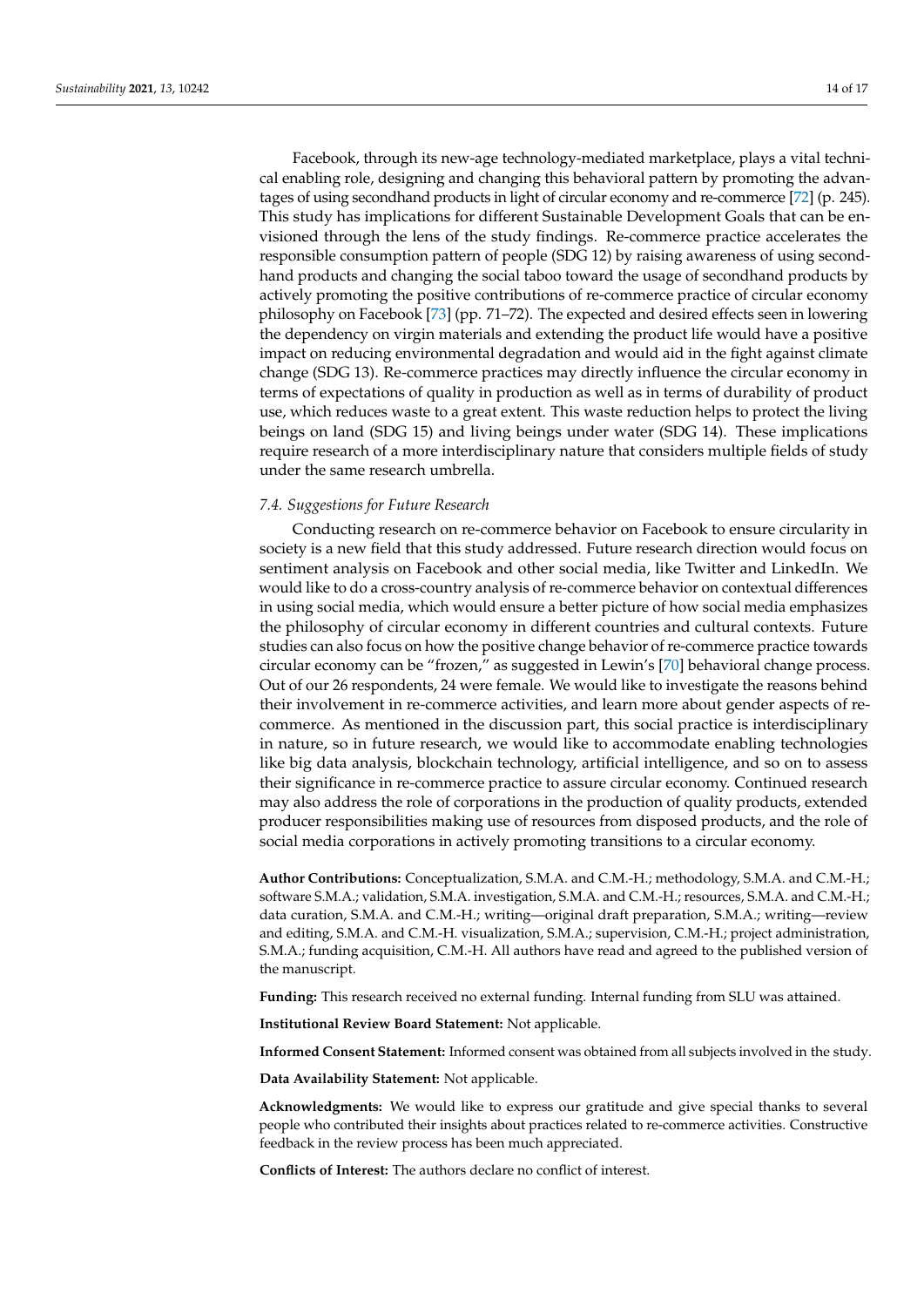# **References**

- <span id="page-14-0"></span>1. Korhonen, J.; Honkasalo, A.; Seppälä, J. Circular Economy: The Concept and Its Limitations. *Ecol. Econ.* **2018**, *143*, 37–46. [\[CrossRef\]](http://doi.org/10.1016/j.ecolecon.2017.06.041)
- <span id="page-14-1"></span>2. Ellen MacArthur Foundation What Is the Circular Economy? Available online: [https://www.ellenmacarthurfoundation.org/](https://www.ellenmacarthurfoundation.org/circular-economy/what-is-the-circular-economy) [circular-economy/what-is-the-circular-economy](https://www.ellenmacarthurfoundation.org/circular-economy/what-is-the-circular-economy) (accessed on 30 May 2021).
- <span id="page-14-2"></span>3. Kirchherr, J.; Reike, D.; Hekkert, M. Conceptualizing the Circular Economy: An Analysis of 114 Definitions. *Resour. Conserv. Recycl.* **2017**, *127*, 221–232. [\[CrossRef\]](http://doi.org/10.1016/j.resconrec.2017.09.005)
- <span id="page-14-3"></span>4. Allwood, J.M. Chapter 30—Squaring the Circular Economy: The Role of Recycling within a Hierarchy of Material Management Strategies. In *Handbook of Recycling*; Worrell, E., Reuter, M.A., Eds.; Elsevier: Boston, MA, USA, 2014; pp. 445–477. ISBN 978-0-12-396459-5.
- <span id="page-14-4"></span>5. Minunno, R.; O'Grady, T.; Morrison, G.M.; Gruner, R.L. Exploring Environmental Benefits of Reuse and Recycle Practices: A Circular Economy Case Study of a Modular Building. *Resour. Conserv. Recycl.* **2020**, *160*, 104855. [\[CrossRef\]](http://doi.org/10.1016/j.resconrec.2020.104855)
- <span id="page-14-5"></span>6. Demestichas, K.; Daskalakis, E. Information and Communication Technology Solutions for the Circular Economy. *Sustainability* **2020**, *12*, 7272. [\[CrossRef\]](http://doi.org/10.3390/su12187272)
- <span id="page-14-6"></span>7. Chu, S.-C.; Deng, T.; Cheng, H. The Role of Social Media Advertising in Hospitality, Tourism and Travel: A Literature Review and Research Agenda. *Int. J. Contemp. Hosp. Manag.* **2020**, *32*, 3419–3438. [\[CrossRef\]](http://doi.org/10.1108/IJCHM-05-2020-0480)
- <span id="page-14-7"></span>8. Li, Q.; Wei, W.; Xiong, N.; Feng, D.; Ye, X.; Jiang, Y. Social Media Research, Human Behavior, and Sustainable Society. *Sustainability* **2017**, *9*, 384. [\[CrossRef\]](http://doi.org/10.3390/su9030384)
- <span id="page-14-8"></span>9. Lee, J.H.; Wood, J.; Kim, J. Tracing the Trends in Sustainability and Social Media Research Using Topic Modeling. *Sustainability* **2021**, *13*, 1269. [\[CrossRef\]](http://doi.org/10.3390/su13031269)
- <span id="page-14-9"></span>10. Gillil, N. What Is Recommerce and Why Is It Growing in Popularity? Available online: [https://econsultancy.com/what-is](https://econsultancy.com/what-is-recommerce-why-growing-popularity/)[recommerce-why-growing-popularity/](https://econsultancy.com/what-is-recommerce-why-growing-popularity/) (accessed on 30 May 2021).
- <span id="page-14-10"></span>11. Pop, R.-A.; Saplacan, Z.; Alt, M. Social Media Goes Green—The Impact of Social Media on Green Cosmetics Purchase Motivation and Intention. *Information* **2020**, *11*, 447. [\[CrossRef\]](http://doi.org/10.3390/info11090447)
- <span id="page-14-11"></span>12. Miller, D.C.; Salkind, N.J. *Handbook of Research Design and Social Measurement*; SAGE: Newbury Park, CA, USA, 2002; ISBN 978-0-7619-2046-5.
- <span id="page-14-12"></span>13. Male, T. Analysing Qualitative Data. In *Doing Research in Education: Theory and Practice*; SAGE Publications: Thousand Oaks, CA, USA, 2015; pp. 177–191. ISBN 978-1-4462-6675-5.
- <span id="page-14-13"></span>14. Creswell, J.W. *Research Design: Qualitative, Quantitative, and Mixed Methods Approaches*, 4th ed.; SAGE Publications: Thousand Oaks, CA, USA, 2014; ISBN 978-1-4522-2609-5.
- <span id="page-14-14"></span>15. Flick, U. An Introduction to Qualitative Research. Available online: [https://us.sagepub.com/en-us/nam/an-introduction-to](https://us.sagepub.com/en-us/nam/an-introduction-to-qualitative-research/book261109)[qualitative-research/book261109](https://us.sagepub.com/en-us/nam/an-introduction-to-qualitative-research/book261109) (accessed on 30 May 2021).
- <span id="page-14-15"></span>16. Trochim, W.M. *Research Methods Knowledge Base*, 2nd ed.; Atomic Dog Publishing: Cincinnati, OH, USA, 2000; ISBN 978-1-59260-291-9.
- <span id="page-14-16"></span>17. Snyder, H. Literature Review as a Research Methodology: An Overview and Guidelines. *J. Bus. Res.* **2019**, *104*, 333–339. [\[CrossRef\]](http://doi.org/10.1016/j.jbusres.2019.07.039)
- <span id="page-14-17"></span>18. Tranfield Towards a Methodology for Developing Evidence-Informed Management Knowledge by Means of Systematic Review. Available online: <https://onlinelibrary-wiley-com.ezproxy.its.uu.se/doi/abs/10.1111/1467-8551.00375> (accessed on 30 May 2021).
- <span id="page-14-18"></span>19. Cobo, M.; López-Herrera, A.G.; Herrera-Viedma, E.; Herrera, F. Science Mapping Software Tools: Review, Analysis, and Cooperative Study among Tools. *J. Am. Soc. Inf. Sci. Technol.* **2011**, *62*, 1382–1402. [\[CrossRef\]](http://doi.org/10.1002/asi.21525)
- <span id="page-14-19"></span>20. Ciesielska, M.; Wolanik Boström, K.; Öhlander, M. Observation Methods. In *Qualitative Methodologies in Organization Studies*; Palgrave Macmillan: London, UK, 2018; pp. 33–52. ISBN 978-3-319-65441-6.
- <span id="page-14-20"></span>21. Rabiee, F. Focus Group Interview and Data Analysis. *Proc. Nutr. Soc.* **2004**, *63*, 655–660. [\[CrossRef\]](http://doi.org/10.1079/PNS2004399)
- <span id="page-14-21"></span>22. Braun, V.; Clarke, V. Using Thematic Analysis in Psychology. *Qual. Res. Psychol.* **2006**, *3*, 77–101. [\[CrossRef\]](http://doi.org/10.1191/1478088706qp063oa)
- <span id="page-14-22"></span>23. Hess, A.-K.; Samuel, R.; Burger, P. Informing a Social Practice Theory Framework with Social-Psychological Factors for Analyzing Routinized Energy Consumption: A Multivariate Analysis of Three Practices. *Energy Res. Soc. Sci.* **2018**, *46*, 183–193. [\[CrossRef\]](http://doi.org/10.1016/j.erss.2018.06.012)
- <span id="page-14-23"></span>24. Bird, C. How I Stopped Dreading and Learned to Love Transcription. Available online: [https://journals.sagepub.com/doi/10.1](https://journals.sagepub.com/doi/10.1177/1077800404273413) [177/1077800404273413](https://journals.sagepub.com/doi/10.1177/1077800404273413) (accessed on 30 May 2021).
- <span id="page-14-24"></span>25. Lapadat, J.C.; Lindsay, A.C. Transcription in Research and Practice: From Standardization of Technique to Interpretive Positionings. *Qual. Inq.* **1999**, *5*, 64–86. [\[CrossRef\]](http://doi.org/10.1177/107780049900500104)
- <span id="page-14-25"></span>26. Shove, E.; Pantzar, M.; Watson, M. *The Dynamics of Social Practice: Everyday Life and How It Changes*; SAGE: Newbury Park, CA, USA, 2012; ISBN 978-1-4462-5817-0.
- <span id="page-14-26"></span>27. Winans, K.; Kendall, A.; Deng, H. The History and Current Applications of the Circular Economy Concept. *Renew. Sustain. Energy Rev.* **2017**, *68*, 825–833. [\[CrossRef\]](http://doi.org/10.1016/j.rser.2016.09.123)
- <span id="page-14-27"></span>28. McDonough, W.; Braungart, M. Cradle to Cradle: Remaking the Way We Make Things. 2002. Available online: [https://](https://mcdonough.com/writings/cradle-cradle-remaking-way-make-things/) [mcdonough.com/writings/cradle-cradle-remaking-way-make-things/](https://mcdonough.com/writings/cradle-cradle-remaking-way-make-things/) (accessed on 30 May 2021).
- <span id="page-14-28"></span>29. Alhawari, O.; Awan, U.; Bhutta, M.K.S.; Ülkü, M.A. Insights from Circular Economy Literature: A Review of Extant Definitions and Unravelling Paths to Future Research. *Sustainability* **2021**, *13*, 859. [\[CrossRef\]](http://doi.org/10.3390/su13020859)
- <span id="page-14-29"></span>30. Morea, D.; Gebennini, E. New Project Financing and Eco-Efficiency Models for Investment Sustainability. *Sustainability* **2021**, *13*, 786. [\[CrossRef\]](http://doi.org/10.3390/su13020786)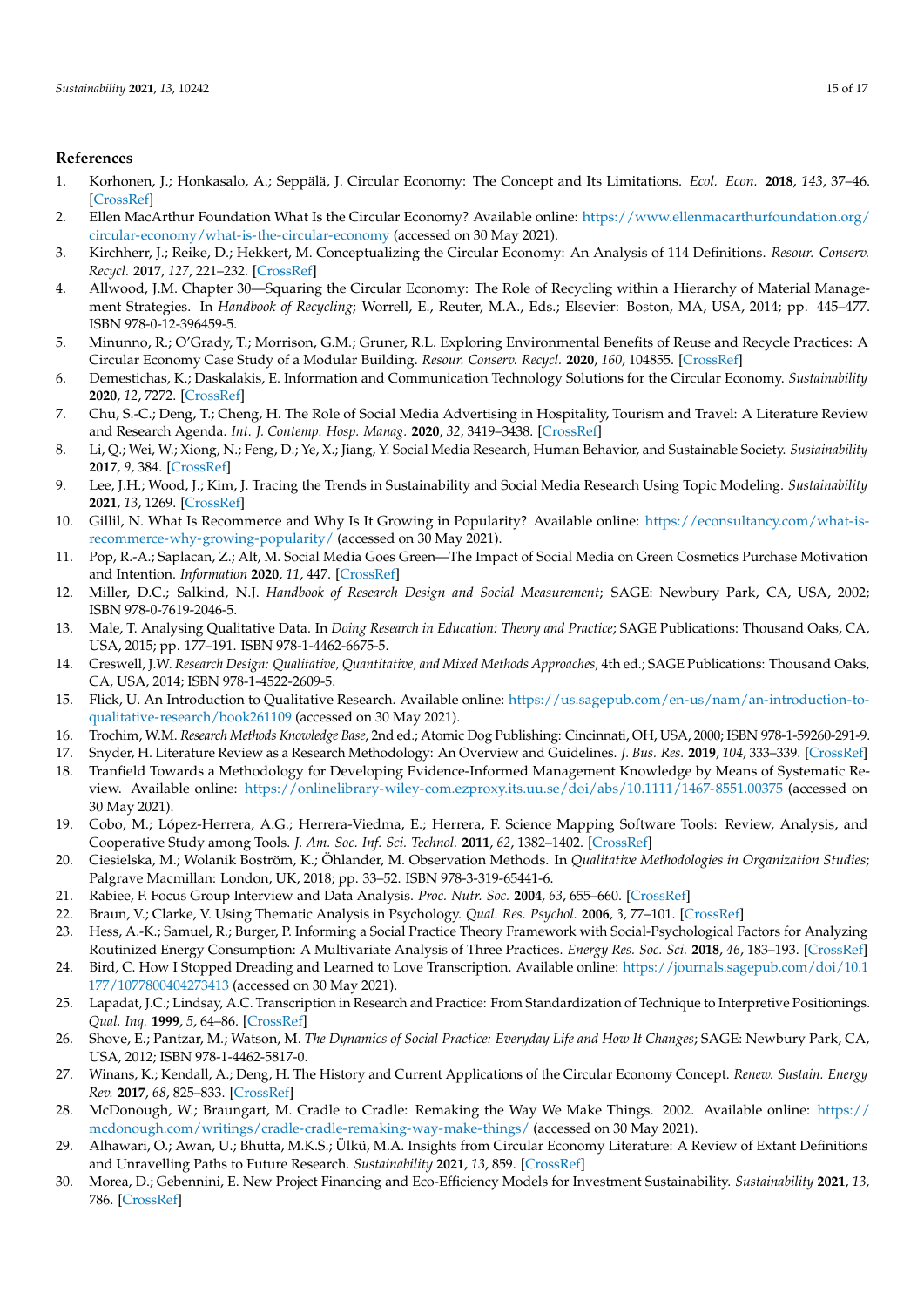- <span id="page-15-0"></span>31. Zabelina, I.A. Russia and China: Comparative Analysis of Ecological and Economic Development Trends. *IOP Conf. Ser. Earth Environ. Sci.* **2021**, *629*, 012018. [\[CrossRef\]](http://doi.org/10.1088/1755-1315/629/1/012018)
- <span id="page-15-1"></span>32. Baglan, M.; Mwalupaso, G.E.; Zhou, X.; Geng, X. Towards Cleaner Production: Certified Seed Adoption and Its Effect on Technical Efficiency. *Sustainability* **2020**, *12*, 1344. [\[CrossRef\]](http://doi.org/10.3390/su12041344)
- <span id="page-15-2"></span>33. Gonçalves, M.; Freire, F.; Garcia, R. Material Flow Analysis of Forest Biomass in Portugal to Support a Circular Bioeconomy. *Resour. Conserv. Recycl.* **2021**, *169*, 105507. [\[CrossRef\]](http://doi.org/10.1016/j.resconrec.2021.105507)
- <span id="page-15-3"></span>34. Lovins, A.B. How Big Is the Energy Efficiency Resource? *Environ. Res. Lett.* **2018**, *13*, 090401. [\[CrossRef\]](http://doi.org/10.1088/1748-9326/aad965)
- <span id="page-15-4"></span>35. Bühler, D.; Schuetze, T.; Junge, R. Towards Development of a Label for Zero Emission Buildings: A Tool to Evaluate Potential Zero Emission Buildings. *Sustainability* **2015**, *7*, 5071–5093. [\[CrossRef\]](http://doi.org/10.3390/su7055071)
- <span id="page-15-5"></span>36. Di Bartolo, A.; Infurna, G.; Dintcheva, N.T. A Review of Bioplastics and Their Adoption in the Circular Economy. *Polymers* **2021**, *13*, 1229. [\[CrossRef\]](http://doi.org/10.3390/polym13081229)
- <span id="page-15-6"></span>37. Potting, J.; Hekkert, M.P.; Worrell, E.; Hanemaaijer, A. *Circular Economy: Measuring Innovation in the Product Chain*, 1st ed.; PBL Netherlands Environmental Assessment Agency: The Hague, The Netherlands, 2017.
- <span id="page-15-7"></span>38. Leonardi, P.M.; Huysman, M.; Steinfield, C. Enterprise Social Media: Definition, History, and Prospects for the Study of Social Technologies in Organizations. *J. Comput.-Mediat. Commun.* **2013**, *19*, 1–19. [\[CrossRef\]](http://doi.org/10.1111/jcc4.12029)
- <span id="page-15-8"></span>39. Obar, J.; Wildman, S. Social Media Definition and the Governance Challenge: An Introduction to the Special Issue. *SSRN Electron. J.* **2015**, *39*, 745–750. [\[CrossRef\]](http://doi.org/10.2139/ssrn.2637879)
- <span id="page-15-9"></span>40. Aichner, T. The Economic Argument for Hiring People with Disabilities. *Humanit. Soc. Sci. Commun.* **2021**, *8*, 1–4. [\[CrossRef\]](http://doi.org/10.1057/s41599-021-00707-y)
- <span id="page-15-10"></span>41. Kothandan, J.; Murugesan, P. ML Based Social Media Data Emotion Analyzer and Sentiment Classifier with Enriched Preprocessor. *J. Inf. Technol. Manag.* **2021**, *13*, 6–20. [\[CrossRef\]](http://doi.org/10.22059/jitm.2021.80614)
- <span id="page-15-11"></span>42. Wang, H.; Ko, E.; Woodside, A.; Yu, J. SNS Marketing Activities as a Sustainable Competitive Advantage and Traditional Market Equity. *J. Bus. Res.* **2021**, *130*, 378–383. [\[CrossRef\]](http://doi.org/10.1016/j.jbusres.2020.06.005)
- <span id="page-15-12"></span>43. Ganesan, T.; Anuradha, S.; Harika, A.; Nikitha, N.; Nalajala, S. Analyzing Social Media Data for Better Understanding Students' Learning Experiences. *Lect. Notes Data Eng. Commun. Technol.* **2021**, *57*, 523–533. [\[CrossRef\]](http://doi.org/10.1007/978-981-15-9509-7_43)
- <span id="page-15-13"></span>44. Pasquini, C.; Amerini, I.; Boato, G. Media Forensics on Social Media Platforms: A Survey. *Eurasip J. Inf. Secur.* **2021**, *2021*, 4. [\[CrossRef\]](http://doi.org/10.1186/s13635-021-00117-2)
- <span id="page-15-14"></span>45. Xun, H.; He, W.; Chen, J.; Sylvester, S.; Lerman, S.F.; Caffrey, J. Characterization and Comparison of the Utilization of Facebook Groups between Public Medical Professionals and Technical Communities to Facilitate Idea Sharing and Crowdsourcing during the Covid-19 Pandemic: Cross-Sectional Observational Study. *JMIR Form. Res.* **2021**, *5*, 22983. [\[CrossRef\]](http://doi.org/10.2196/22983) [\[PubMed\]](http://www.ncbi.nlm.nih.gov/pubmed/33878013)
- <span id="page-15-15"></span>46. Ballew, M.T.; Omoto, A.M.; Winter, P.L. Using Web 2.0 and Social Media Technologies to Foster Proenvironmental Action. *Sustainability* **2015**, *7*, 10620–10648. [\[CrossRef\]](http://doi.org/10.3390/su70810620)
- <span id="page-15-16"></span>47. Statistica Most Used Social Media. Available online: [https://www.statista.com/statistics/272014/global-social-networks-ranked](https://www.statista.com/statistics/272014/global-social-networks-ranked-by-number-of-users/)[by-number-of-users/](https://www.statista.com/statistics/272014/global-social-networks-ranked-by-number-of-users/) (accessed on 30 May 2021).
- <span id="page-15-17"></span>48. Mohsin, M. 10 Social Media Statistics You Need to Know in 2021 [Infographic]. Available online: [https://www.oberlo.com/blog/](https://www.oberlo.com/blog/social-media-marketing-statistics) [social-media-marketing-statistics](https://www.oberlo.com/blog/social-media-marketing-statistics) (accessed on 30 May 2021).
- <span id="page-15-18"></span>49. Fu, R.; Qiang, Q.; Ke, K.; Huang, Z. Closed-Loop Supply Chain Network with Interaction of Forward and Reverse Logistics. *Sustain. Prod. Consum.* **2021**, *27*, 737–752. [\[CrossRef\]](http://doi.org/10.1016/j.spc.2021.01.037)
- <span id="page-15-19"></span>50. Wang, C.-N.; Dang, T.-T.; Nguyen, N.-A.-T. Outsourcing Reverse Logistics for E-Commerce Retailers: A Two-Stage Fuzzy Optimization Approach. *Axioms* **2021**, *10*, 34. [\[CrossRef\]](http://doi.org/10.3390/axioms10010034)
- <span id="page-15-20"></span>51. Chu, X.; Wen, Z.; Chen, J. Optimal Grading Policies in the Online Acquisition of Used Products. *J. Syst. Sci. Syst. Eng.* **2021**, *30*, 29–43. [\[CrossRef\]](http://doi.org/10.1007/s11518-021-5479-3)
- <span id="page-15-21"></span>52. Pahwa, A. E-Commerce: Time to Build Muscle through Strategic Purchases or Alliances—The Economic Times. Available online: [https://economictimes.indiatimes.com/small-biz/entrepreneurship/e-commerce-time-to-build-muscle-through-strategic](https://economictimes.indiatimes.com/small-biz/entrepreneurship/e-commerce-time-to-build-muscle-through-strategic-purchases-or-alliances/articleshow/79095042.cms?from=mdr)[purchases-or-alliances/articleshow/79095042.cms?from=mdr](https://economictimes.indiatimes.com/small-biz/entrepreneurship/e-commerce-time-to-build-muscle-through-strategic-purchases-or-alliances/articleshow/79095042.cms?from=mdr) (accessed on 30 May 2021).
- <span id="page-15-22"></span>53. Huynh, T.K.; Le, H.-D.; Van Nguyen, S.; Tran, H.M. Applying Peer-to-Peer Networks for Decentralized Customer-to-Customer Ecommerce Model. In *International Conference on Future Data and Security Engineering*; Dang, T.K., Küng, J., Takizawa, M., Chung, T.M., Eds.; Springer: Singapore, 2020; pp. 21–34.
- <span id="page-15-23"></span>54. Arora, A.; Greenwald, A.; Kannan, K.; Krishnan, R. Effects of Information-Revelation Policies under Market-Structure Uncertainty. *Manag. Sci.* **2007**, *53*, 1234–1248. [\[CrossRef\]](http://doi.org/10.1287/mnsc.1060.0688)
- <span id="page-15-24"></span>55. Leung, W.K.S.; Shi, S.; Chow, W.S. Impacts of User Interactions on Trust Development in C2C Social Commerce: The Central Role of Reciprocity. *Internet Res.* **2019**, *30*, 335–356. [\[CrossRef\]](http://doi.org/10.1108/INTR-09-2018-0413)
- <span id="page-15-25"></span>56. Dunlap, R.E. Environmental Sociology: A Personal Perspective on Its First Quarter Century. *Organ. Environ.* **2002**, *15*, 10–29. [\[CrossRef\]](http://doi.org/10.1177/1086026602151002)
- <span id="page-15-26"></span>57. Hargreaves, T. Practice-Ing Behaviour Change: Applying Social Practice Theory to pro-Environmental Behaviour Change. *J. Consum. Cult.* **2011**, *11*, 79–99. [\[CrossRef\]](http://doi.org/10.1177/1469540510390500)
- <span id="page-15-27"></span>58. Warde, A. Consumption and Theories of Practice. *J. Consum. Cult.* **2005**, *5*, 131–153. [\[CrossRef\]](http://doi.org/10.1177/1469540505053090)
- <span id="page-15-28"></span>59. Shove, E. Converging Conventions of Comfort, Cleanliness and Convenience. *J. Consumer Policy* **2003**, *26*, 395–418. [\[CrossRef\]](http://doi.org/10.1023/A:1026362829781)
- <span id="page-15-29"></span>60. Gram-Hanssen, K. Consuming Technologies—Developing Routines. *J. Clean. Prod.* **2008**, *16*, 1181–1189. [\[CrossRef\]](http://doi.org/10.1016/j.jclepro.2007.08.006)